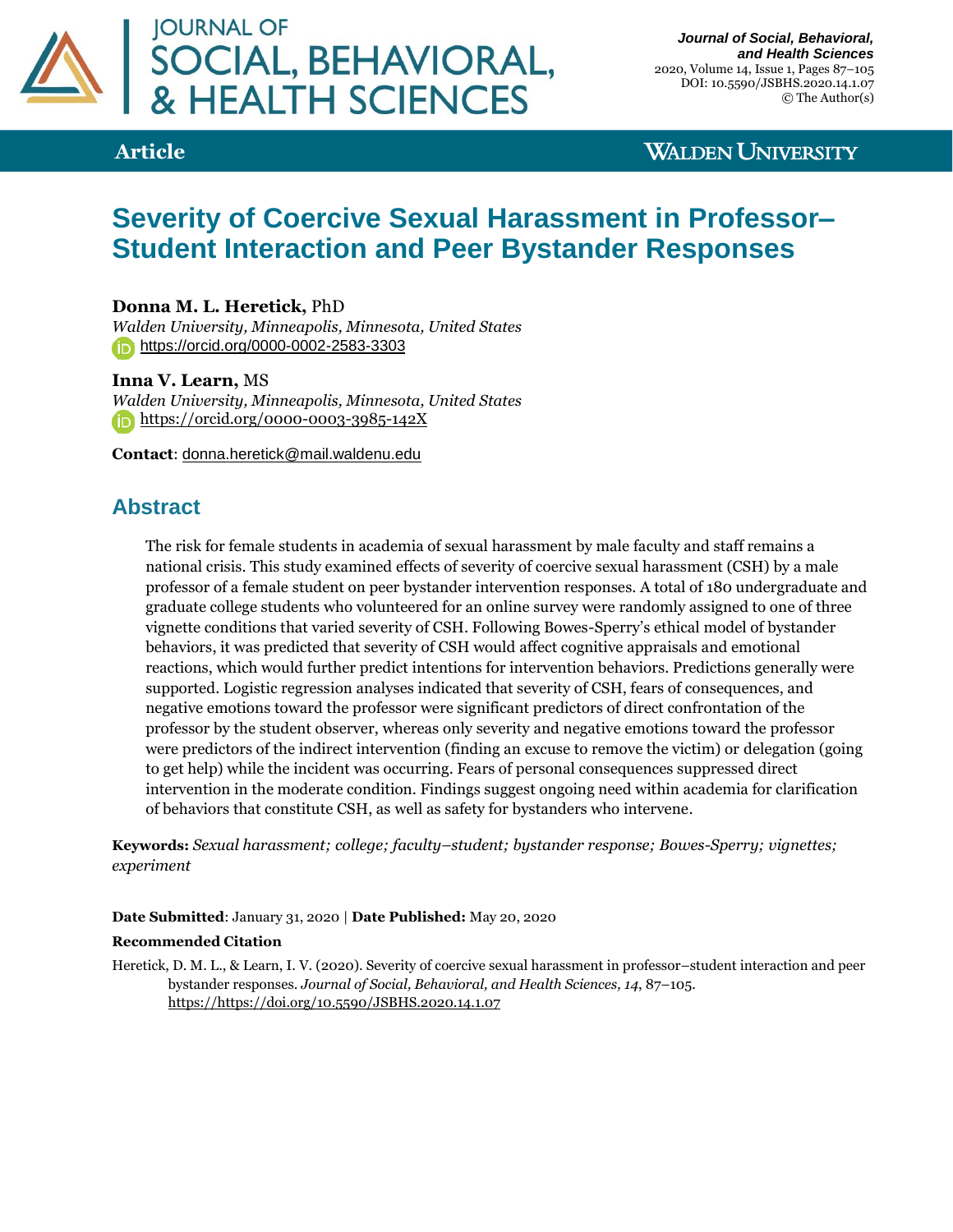# **Introduction**

Bystander intervention is considered an untapped resource to deter sexual harassment (SH; Tenbrunsel et al., 2019). This includes SH in academia, where the risk for female students of unwanted social–sexual behavior remains a national crisis (Cantalupo & Kidder, 2018): 62% of female undergraduates and 44% of female graduate students experience SH, as well as 70% of females on research field activities (Tenbrunsel et al., 2019) and 55% on social work field placements (Moylan & Wood, 2016). Rosenthal and colleagues (2016) reported that 38% of female and 23.4% of male graduate students who responded to a survey indicated that they had experienced SH from faculty and staff, and this trend continues, with females more frequently the target by male faculty and staff members (Cantalupo & Kidder, 2018; Tenbrunsel et al., 2019). Risks and encounters with SH within academia affect female students' psychological and physical well-being, and their educational choices, achievements, and career opportunities (Cortina & Wasti, 2005; Diekmann et al., 2013; Laird & Pronin, 2019; National Academies of Sciences, Engineering, & Medicine, 2018). Female victims also fear that disclosure of the SH will lead to retaliation from the male faculty or staff perpetrator, as well as negative social perceptions of them by peers (Cantalupo & Kidder, 2018; Weiss & Lalonde, 2001).

### **Types and Severity of Coercive Dyadic SH**

The U.S. Equal Employment Opportunity Commission (n.d.) generally defines SH as follows:

Unwelcome sexual advances, requests for sexual favors, and other verbal or physical conduct of a sexual nature constitute sexual harassment when this conduct explicitly or implicitly affects an individual's employment, unreasonably interferes with an individual's work performance, or creates an intimidating, hostile, or offensive work environment. (para. 2)

In the quid pro quo form of SH, one member of the dyad has higher status over the other member and uses this status to exchange outcomes for sexual favors (National Academies of Sciences, Engineering, and Medicine, 2018). Dyadic quid pro quo SH may involve unwanted sexual attention or sexual coercion (Gelfand et al., 1995). Dyadic sexual coercion specifically includes behaviors that either overtly or implicitly link sexual compliance to job or academic outcomes for the lower status member (Jacobson & Eaton, 2018; Tata, 2000).

University policies (The State University of New York, 2018) describe coercive SH behaviors as ranging in severity from "seeking sexual favors or a sexual relationship in return for the promise of a favorable grade or academic opportunity" (para. 12), to

Intentional and undesired physical contact, sexually explicit language or writing, lewd pictures or notes, and other forms of sexually offensive conduct by individuals in positions of authority, coworkers or student peers, that unreasonably interferes with the ability of a person to perform their employment or academic responsibilities, (para. 14)

to

Physical acts of a sexual nature, such as: touching, pinching, patting, kissing, hugging, grabbing, brushing against, or poking another person's body; rape, sexual battery, molestation or attempts to commit these assaults. (para. 15)

Many universities list coercive SH with inappropriate touching or physical invasion ("direct contact with an intimate body part"; *Worth v. Tyler*, 2001) as "sexual contact" (e.g., Swarthmore College, 2019) or "sexual assault" (e.g., Northwestern University, 2018). College student samples have rated sexual coercion as more severe than peer-initiated unwanted sexual attention (Fitzgerald & Ormerod, 1991; Jacobson & Eaton, 2018;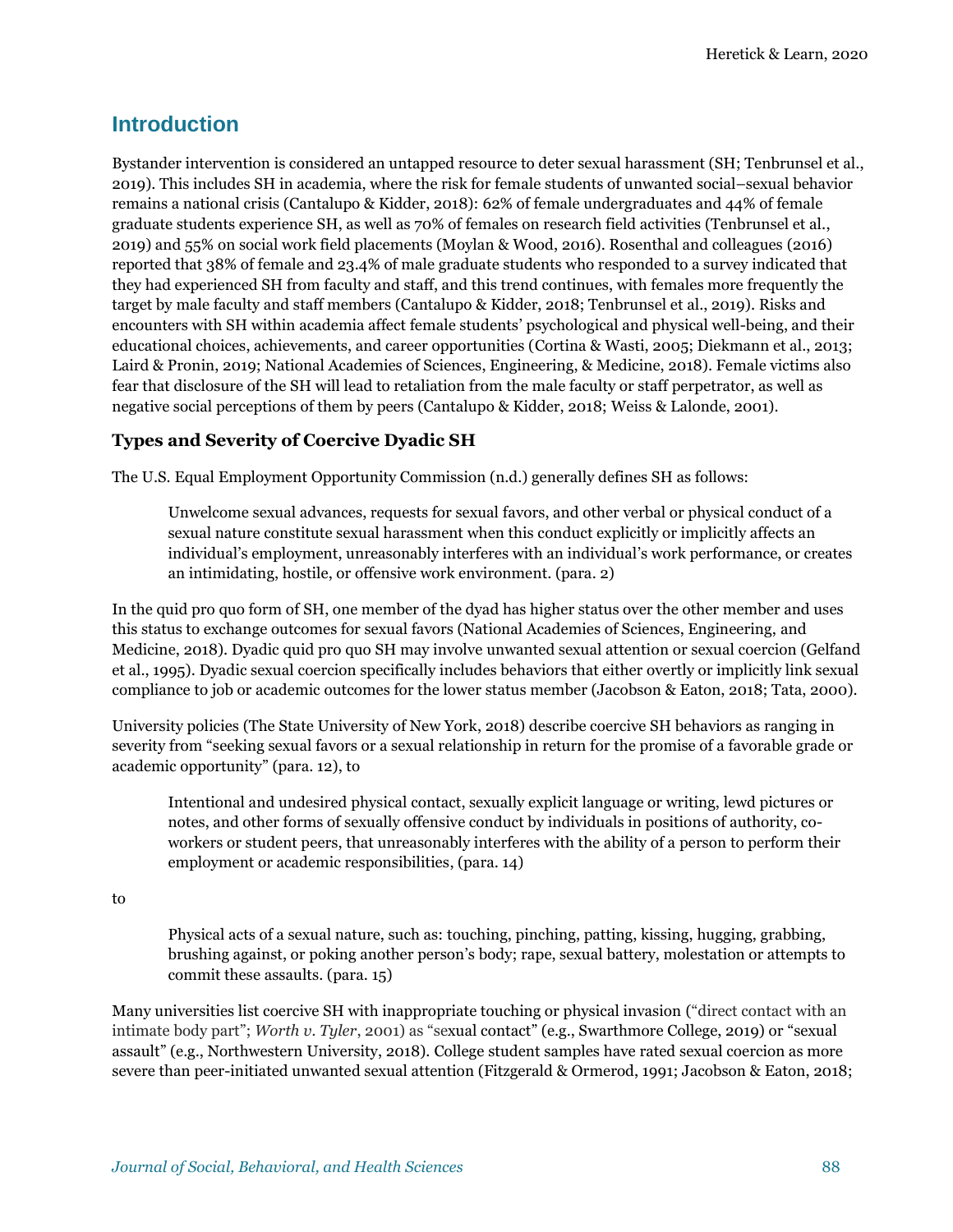Terpstra & Baker, 1987), and peer-initiated quid pro quo SH as more severe than hostile work environment (Benavides-Espinoza & Cunningham, 2010).

To date, no previous studies have focused on comparisons of observers' responses within a subtype of SH (Jacobson & Eaton, 2017). The current study addressed this gap. The primary research question was whether peer bystander responses would differ in relation to the severity of coercive sexual harassment (CSH). Specifically, students responded to scenarios that presented varying levels of CSH in dyadic interactions between a person in authority (a male professor) and a subordinate (a female student). The lowest severity condition presented friendly, individual, supportive attention to a student, but without any sexual inferences or actions, the moderate condition presented CSH sexual inferences and some casual physical contact, and the high severity condition presented CSH with sexual inferences and physical violation (invasive sexual groping). In keeping with models of bystander helping behaviors (Bowes-Sperry & O'Leary-Kelly, 2005; Latané & Darley, 1970), cognitive appraisals, emotional reactions, and behavioral response intentions were examined. Results indicate clear relationships between severity of CSH and bystander responses.

#### **Bystander Responses**

#### **Cognitive appraisals**

Social cognitive theory posits that individuals process stimuli through proactive cognitive processes of selfreflection, self-regulation, and self-organization, as they integrate personal, environmental, and behavioral factors (Bandura, 1986, 1989). Relatedly, Latané and Darley (1970) and Latané and Nida's (1981) early research supported a stepwise, multifactor model of helping behavior that included a series of initial cognitive appraisals that influenced witnesses' behavioral responses to emergencies. Likelihood of positive bystander intervention increases as the observer (a) perceives an event as requiring a helping intervention, (b) experiences self as responsible for acting, (c) does not perceive or disregards possible personal costs to self of intervening, (d) believes his or her intervention will be effective, and (e) can identify specific ways to help. Indeed, interviews of college students indicated that likelihood of intervention involving sexual assault increased when they believed they should do something, accepted personal responsibility, and decided/intended to help (Bennet et al., 2014).

Bowes-Sperry and Powell (1999) introduced arguments that observers of social–sexual behavior in the workplace also are pressed to make ethical decisions, and that moral reasoning includes cognitive appraisals of harm and culpability. They based their approach on earlier work by Jones (1991) and Rest (1986) on stages of ethical decision making. Probability of perceiving an interaction as SH should increase when the observer perceives "a greater degree of imposition by the initiator on the target" (Bowes-Sperry & Powell, 1999, p. 782– 783). The observer would continue to consider motivation of the actor and harm to the victim. Indeed, Chui and Dietz (2014) asked graduate and undergraduate students in Switzerland to read vignettes that described dyadic exchanges that involved uncivil behaviors. When the actor's uncivil behavior was described as arising from a more malicious intent, observers described a higher "necessity to intervene." Further, the greater the perceived harm to the victim ("magnitude of consequences"), the greater the probability of observers' intentions to intervene (Bowes-Sperry & Powell, 1999, p. 780).

#### **Emotional components**

Behaviors by observers of SH may be guided by their emotional reactivity to perpetration and victimization (O'Leary-Kelly & Bowes-Sperry, 2001). Wiener and Hurt (2000) proposed a causal cognition–emotion– behavior sequence for how people evaluate sociosexual behaviors in the workplace: Once judgments of responsibility for harm are made, emotional reactions follow, and these emotional reactions influence the observer's reaction, such as help-giving or aggression. For example, the less the perceived responsibility of the victim for the wrong, the more positive the emotional reaction toward the victim, and the higher the likelihood of a helping intervention.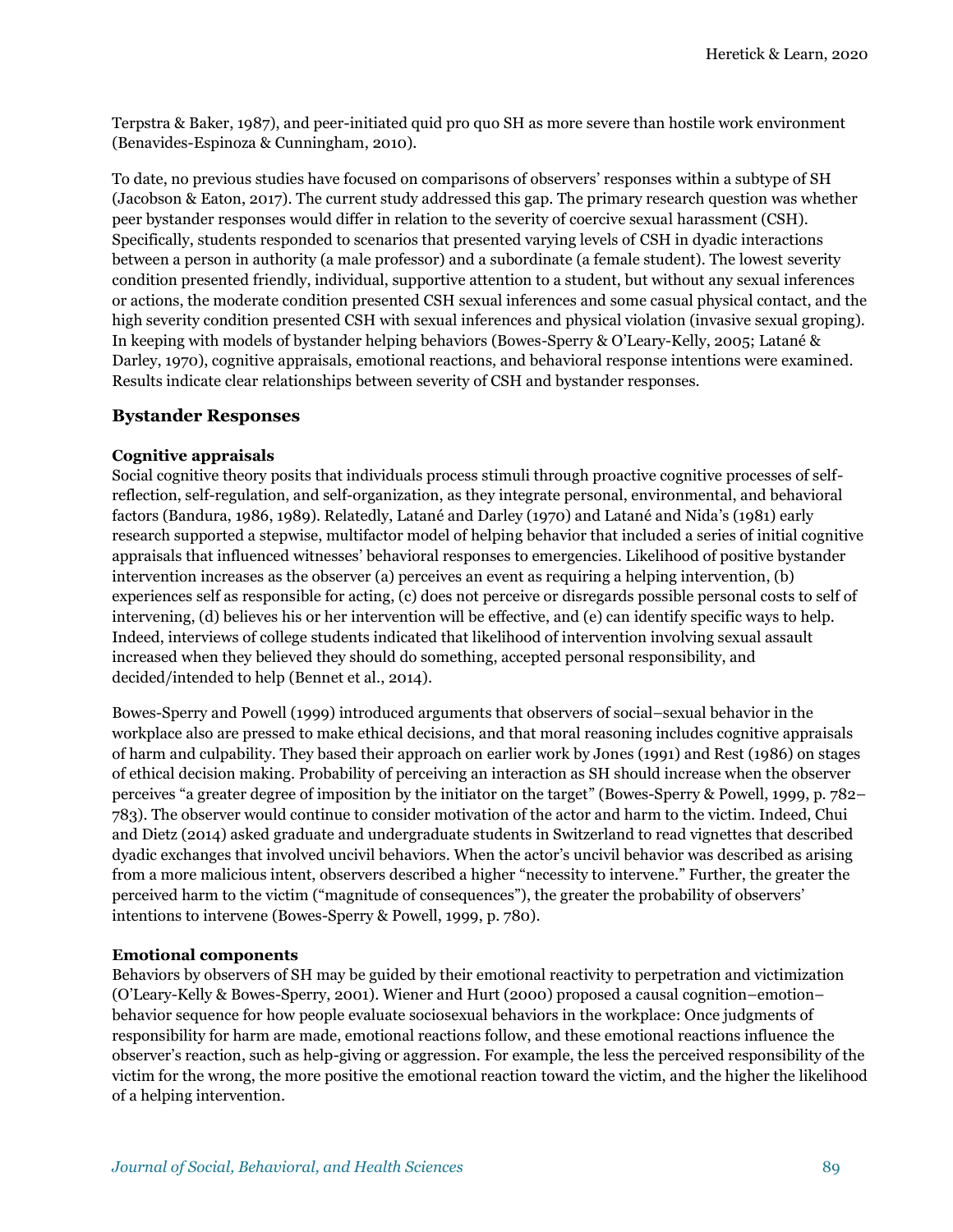With respect to bullying, among adolescents, emotional responses (e.g., feeling sorry for the victim) and attitudes toward bullying (i.e., beliefs about correct normative behaviors) were found to be most strongly correlated with interpreting an event as an emergency (e.g., "someone who is being bullied needs help"), accepting responsibility ("I feel personally responsible to intervene…."), and implementing an intervention (e.g., "I would say something to the student who is acting mean…."; Nickerson et al., 2014). In keeping with the assumptions that empathy has two dimensions, cognitive (perspective taking) and affective (emotion sharing; Batson, 1991; Davis, 1996), Barlinska and colleagues (2018) observed that adolescents were much more likely to offer active support to a victim of cyberbullying when they moved beyond perspective taking to actual emotional concern, such as worry, for the victim.

In his work on moral foundations, Haidt (2003) initially proposed anger as an emotional response specific to violations of personal rights and disgust as a reaction specific to impure behaviors, such as taboo sexual acts. However, anger and disgust appear to be emotional reactions to perpetrators of both types of violations (Cameron et al., 2015; Gibbs, 2019; Giner-Sorolla & Chapman, 2017). Further, Halmburger and colleagues (2015) identified anger as a component of moral courage: Using an experimental design, bystander's selfreported anger toward a perpetrator's behavior (theft of someone else's property) was a strong predictor of actual intervention behavior.

#### **Intervention behaviors**

Bowes-Sperry and O'Leary-Kelly (2005) proposed that observer intervention for SH is more likely when there is low ambiguity in the situation and the harm caused to the victim is imminent. Indeed, there is empirical support that higher risk behavioral intervention is more likely when there is less ambiguity about the occurrence and higher severity of the offense (Jacobson & Eaton, 2018). Bowes-Sperry and O'Leary-Kelly (2005) also proposed that directness of a bystander's behavioral response varies. For example, during the incident, the observer could step in and directly confront the perpetrator, openly identifying the wrongdoing, or could choose a more indirect type of involvement, such as making up an excuse to help remove the victim from the situation without confronting the harasser or publicly identifying the wrong. College trainings in bystander intervention to SH/violence present a third type of response, delegate (Coker et al., 2015). The third option is another example of indirect help at the time of the incident. Here, the observer looks for help from others to intervene. Acting after the incident is over could involve choices such as offering to accompany the target to file a complaint against the perpetrator (direct involvement) or privately offering comfort to the target (indirect involvement).

#### **Research Questions**

The focus of this study was to address peer bystander responses to situations of CSH in the academic setting where the perpetrator is a male college professor and the victim is a female student. The decision to use this specific dyad was based on reports that female students who experience SH are more frequently the target of male faculty and staff members (Cantalupo & Kidder, 2018; Tenbrunsel et al., 2019). Applying the models of helping behavior that have been reviewed, there were three primary research questions for this study.

*Research Question 1:* Does severity of quid pro quo CSH behaviors in a professor–student interaction affect peer observers' cognitive appraisals and emotional reactions?

We proposed that cognitive appraisals related to perceived harm to the victim, personal responsibility to act, fears of negative consequences, as well as negative emotional responses toward the perpetrator and positive toward the victim, would increase across the three vignette groups as the severity of the professor's offense increased*.*

*Research Question 2:* Does severity of quid pro quo CSH behaviors in a professor–student interaction affect peer observers' behavioral intentions for three types of bystander responses?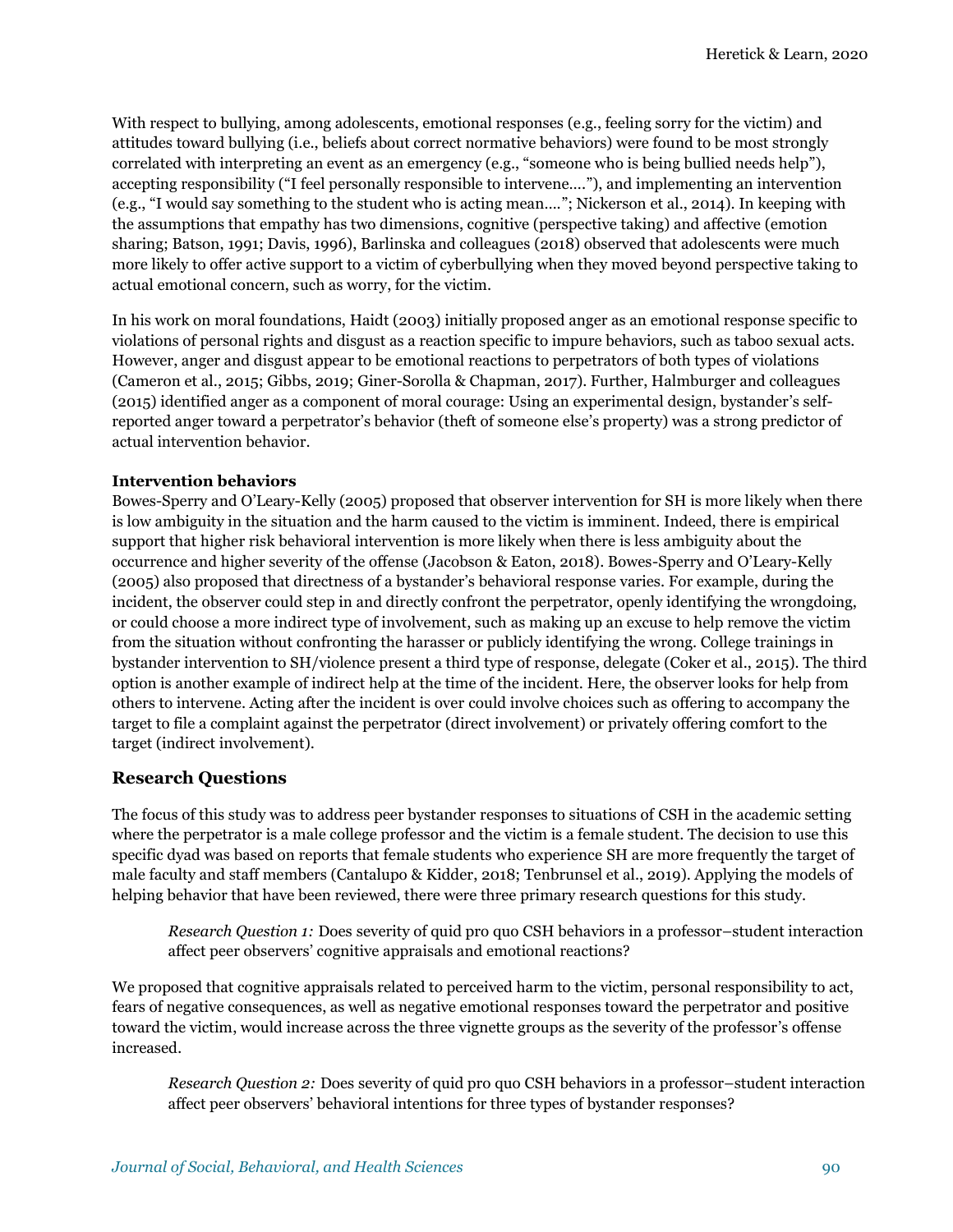First, we proposed that observers' overall intentions to engage in some form of intervention would increase across the three vignette groups as the severity of the professor's offense increased. Second, of the three types of interventions considered by the observers, the most direct response, willingness to confront the professor directly during the incident, would be the one that would be markedly more acceptable among those in the condition with physical violation (CSH-PV) as compared with those in the moderate, potentially more ambiguous, or low severity conditions.

*Research Question 3:* The final focus was to evaluate via regression analysis the relative contribution of the severity of the quid pro quo coercive SH, as well as the cognitive appraisals and emotional responses, in predicting observers' intentions for each type of intervention behavior.

# **Methods**

This study employed an experimental design with systematic manipulation of the severity of coercive quid pro quo SH. Dependent variables included cognitive appraisals, emotional reactions, and behavioral intentions regarding bystander intervention.

### **Independent Variable: Vignettes to Manipulate Severity of CSH**

In the tradition of using vignettes to study bystander intervention related to SH among students (e.g., Bennett et al., 2015; Bursik & Gefter, 2011; Jacobson & Eaton, 2018; Weiss & Lalonde, 2001), three vignettes were created to present descriptions of interactions between a male professor and a female college student that varied in severity of CSH.

All vignettes began with a description of an encounter that the participant reader is said to witness in which the professor approaches the student at the end of a class meeting and invites her to come by his office the next day to discuss her paper. The reader was then told, "The next day, you are working in a room that adjoins the professor's office. You are alone and able to see and hear what goes on in the office without anyone else's awareness that you are there."

Depending on the experimental condition, readers then read one of three descriptions of the office encounter: one that depicted appropriate behavior, one that depicted coercive SH (CSH), and one with coercive SH with intrusive physical violation (CSH-PV). In the appropriate condition, the professor was described as formal, but friendly and commenting on the quality of the student's work and his desire to work with her. In the two descriptions of coercive sexual misconduct, the professor was described as both informal and friendly, commenting on the student's physical attractiveness and suggesting that she needs to "loosen up." In the CSH condition, participants read,

While talking with Karen, Professor Brooks moves closer, and touches her knee and her shoulder. Professor Brooks then says, putting his hand on her knee and making direct eye contact, that he looks forward to more of their individual meetings: "You decorate my office just sitting there!" He asks if they might meet for dinner later in the week, and adds, "That's one sure way not to fail my course."

In the CSH-PV scenario, the description was,

While talking with Karen, Professor Brooks moves closer and puts his arm around her. As she nervously tries to move away, he pulls her closer, fondling her breast. He then takes her hand and moves it to rest on his groin. Making direct eye contact, he softly says that he looks forward to more of their individual meetings: "You decorate my office just sitting here!" He asks if they might meet for dinner later in the week, and adds, "That's one sure way not to fail my course."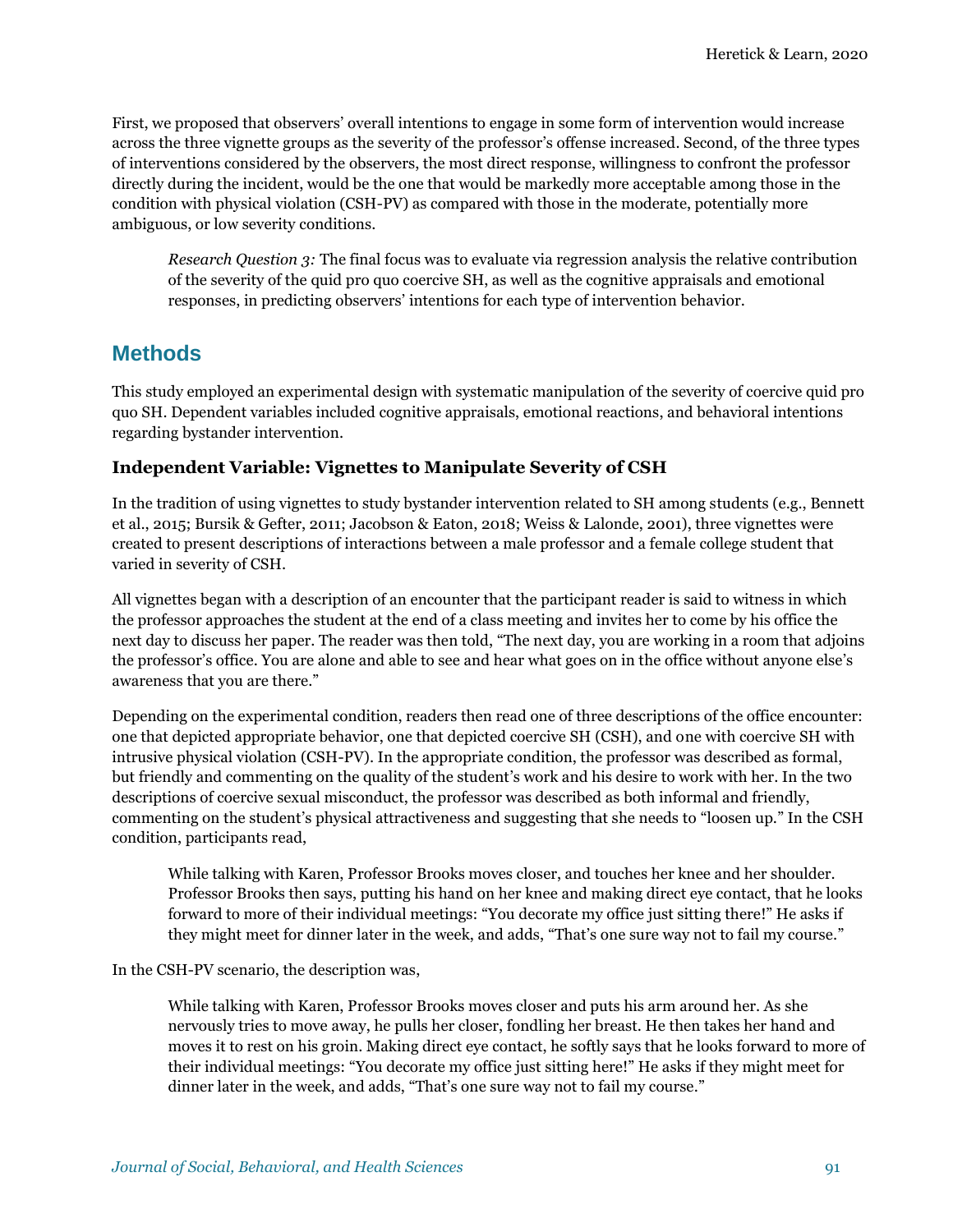## **Instrumentation: Dependent Variables**

#### **Characteristics of the interactions**

The first five items in the survey after the introduction of the vignette were intended as a manipulation check as they evaluated characteristics that we assumed varied systematically across the three experimental scenarios. These dimensions were selected because they were compatible with those considered in college and university policies regarding professional conduct, legal definitions of sexual misconduct, sexual behaviors, SH, sexual assault, sexual coercion, and sexual hostility.

Items began with the following question: "In your opinion, how would you characterize the interaction between Professor Brooks and Karen in this story for each of the following items?" We provided no definitions for the terms. End-point and midpoint descriptors of the even-numbered 8-point scale labeled conceptual variations from low-risk to high-risk forms of that particular behavioral element (Chyung et al., 2017). (Items are shown in Table 1.)

### **Perceived harm to victim**

One item was constructed to evaluate the perceived level of harm to the student. Following recommendations by Schein and Gray (2018) for operationally defining harm along a continuum, we again presented an 8-point scale with anchors ranging from 1 (*no harm*) to 4–5 (*moderate harm*) to 8 (*extreme harm*).

### **Cognitive appraisals**

Each of the following items for all subscales included a 7-point Likert-type scale, 1 (*strongly disagree*) to 7 (*strongly agree*). The 7-point scale replicated procedures for items adapted from Chui and Dietz (2014), and then was consistent across other subscales that followed.

#### *Personal responsibility to act*

We replicated three items previously developed by Chui and Dietz (2014) to apply the Bowes-Sperry model to bystander responses to workplace incivility. Although Chui and Dietz labeled the items "necessity to intervene," we conceptualize them as varying in responsibility to act. The items were "I feel compelled to do something about the situation," "I feel something should be done about this situation," "I feel I should mind my own business and not get involved." We believe that the first item indicates a sense of personal responsibility, the second connotes general responsibility, and the third expresses no responsibility to act. Chui and Dietz (2014) reported internal consistency of the three items at  $\alpha = .72$ . Similar to Chui and Dietz, we reverse scored the third item and computed the unweighted average of the ratings to create a single index of sense of personal responsibility for the logistic regression analysis.

#### *Fears of negative consequences*

Two items were taken from previous work by Hellemans, Dal Cason, and Casini (2017) to assess two types of fears of negative consequences of intervening among peer bystanders of bullying in the workplace. The first item evaluated fear of personal cost: *I would be afraid to intervene in the situation for fear of negative consequences for me as a student*. The next statement evaluated fears regarding intervention self-efficacy: *I would be afraid to intervene in the situation for fear of making the situation worse.*

### **Emotional Responses to Perpetrator and Victim**

We evaluated four emotional responses to both the professor and the student: anger, worry, disgust, and sadness. All eight items began with*, "*While the incident between Professor Brooks and Karen is occurring, I…" The same item was presented twice, once referring to the professor and once referring to the student. For example, a pair of separate items was, "I would be angry at Professor Brooks for his actions" and then "I would be angry at Karen for her actions."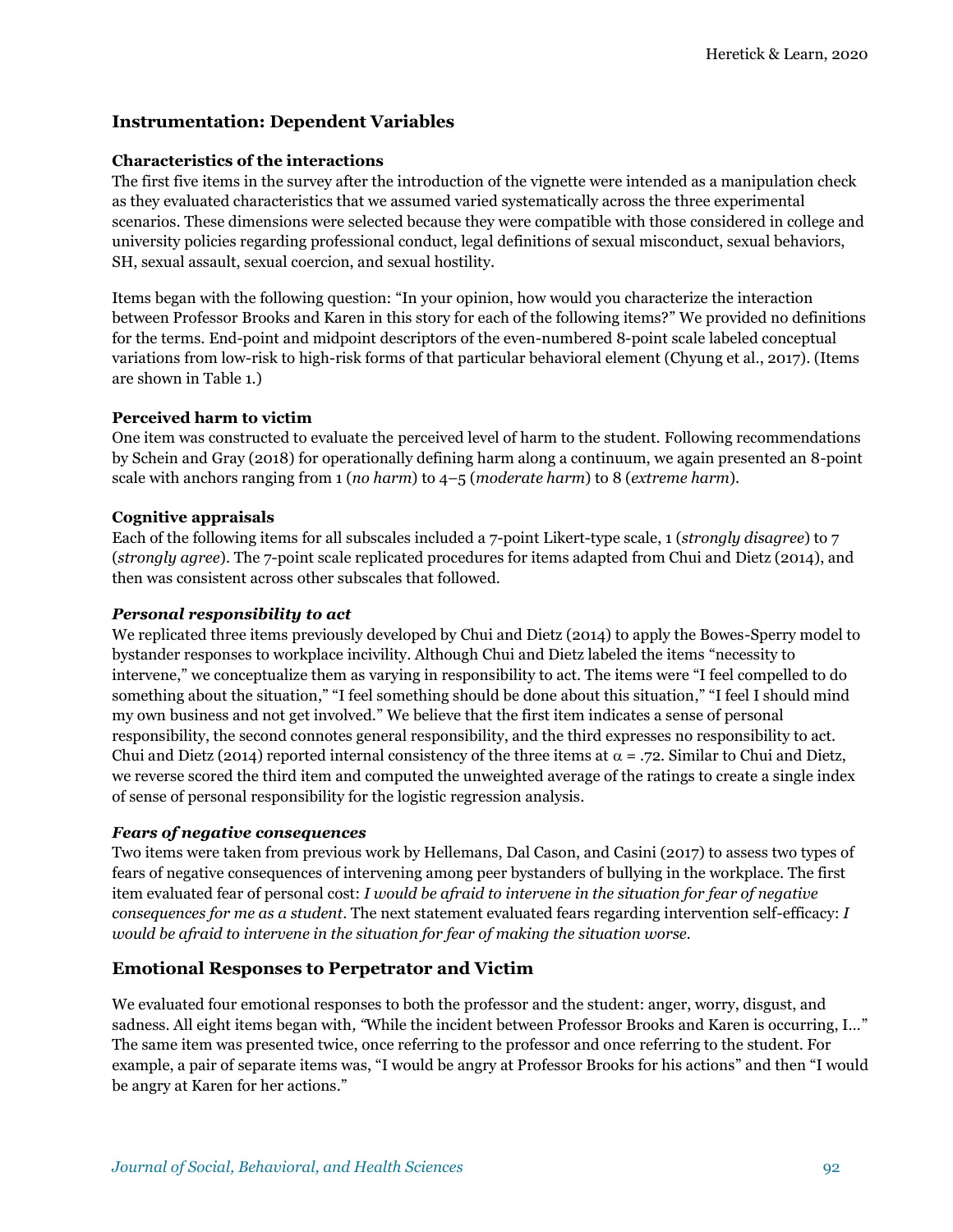#### **Behavioral Intentions**

Because actual live situations of CSH were not presented to participants, in which their actual responses could be observed, we relied on assessment of behavioral intention. This approach is supported by previous research into helping behaviors (e.g., Bennett et al., 2015; Hellemans et al., 2017). Following examples provided by Bowes-Sperry and O'Leary-Kelly (2005) and college bystander intervention trainings (e.g., Coker et al., 2015), three items described possible intervention behaviors while the incident was occurring. These were "interrupt the interaction and make up an excuse to get Karen out of there" (distract), "go in and tell Professor Brooks to his face to stop what he is doing with Karen" (direct), and "go find someone to help me go in and stop what is going on" (delegate).

### **Sampling and Procedures**

This study was approved by our university's Institutional Review Board. A target goal of 180 adults, 18 or older, who currently were undergraduate or graduate students at on-campus programs of college or universities in the United States or Canada, and fluent in English were recruited through Prolific Academic to participate in an online survey concerning "How do students respond after observing a faculty–student interaction?" Prolific Academic is a reliable online crowdsourcing service that identifies individuals who volunteer to participate, for compensation, in online surveys for scientific research (Peer et al., 2017). Completers were compensated \$1.63 for their time (following guidelines from Prolific). Completion took less than 15 minutes. Recruitment ended when we met the goal of 180 completed surveys. A total of 188 members responded and, of these, 180 provided consent and moved on to complete the full survey. Those who consented proceeded to the demographic questionnaire and then to the survey (freeonlinesurveys.com). We randomly assigned participants to one of three vignette conditions. The vignette was presented at the beginning of the first page of the survey and was repeated at the beginning of each new page so that it always was available for review during all parts of the survey. Data were downloaded from the survey site in spreadsheet form, and then were transferred to SPSS (Version 26) datafiles for analyses.

### **Characteristics of the Participants**

Our sample had fairly even representation on gender (female = 52.8%). The majority were Caucasian (58.9%), followed by Asian/Pacific Islanders (12.8%), and six other groups, each with less than 9% representation. The majority (84.4%) attended college in the United States and the remainder in Canada, were undergraduates (77.2%), studying full-time (79.4%), and studying on campus (58.3%) or a mixture of on-campus and online (32.2%). Chi-Square analyses of each of the categorical demographic variables indicated that the distribution of demographic characteristics of participants in the three vignette groups did not deviate from chance. The mean age of the undergraduate and graduate participants also did not vary significantly across experimental conditions: mean age for Condition A, 23.63 years (4.62; *N* = 63); Condition B, 24.39 (5.69*; N* = 56); Condition C, 23.21 (5.09;  $N = 61$ ),  $F(2, 177) = .79$ ,  $p = .456$ .

# **Results**

### **Manipulation Check**

Results confirm that the three vignettes presented significantly different levels of severity of CSH. Table 1 presents the group size, mean, standard deviation for each of the five items, and the overall mean rating scores for perceptions of the severity of social–sexual behaviors presented across the three vignette conditions. Because item response scales were ordinal and distributions of ratings did not meet assumptions for normality or homogeneity of variances, Kruskal–Wallis *H* tests were used to examine differences between vignette groups (see Table 1 for details of analyses). As predicted, there were statistically significant overall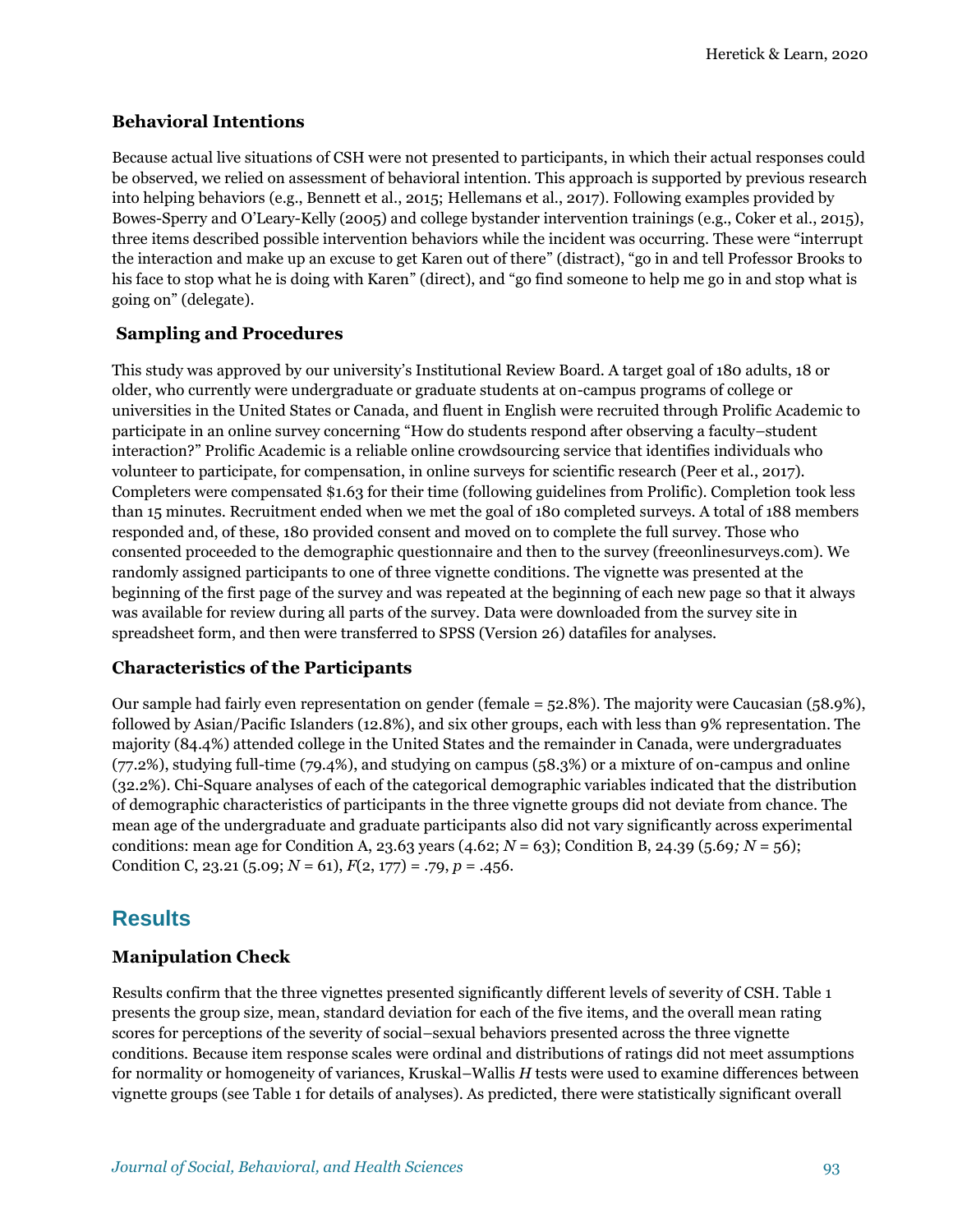between-group differences for each of the items (*p* < .001). Also, post hoc tests (Bonferroni correction) indicated that Group A (low CSH) was significantly lower on severity than Group B (moderate CSH) and Group C (high, CSH-PV) for all items (*p* < .001). Ratings by Group C were significantly higher than those for Group B characterization of the interaction as sexual  $(p = .002)$ , sexual assault  $(p = .004)$ , and sexual hostility (*p* = .024). While Groups B and C did not differ significantly for sexual coercion, the difference trended in the predicted direction ( $p = .077$ ). The internal consistency across the five items was  $\alpha = .969$ . As would be expected based on individual items, between-group differences for the overall mean rating for the five items also were statistically significant,  $\chi^2(2) = 128.22$ ,  $p < .001$ . All post hoc pairwise comparisons (Bonferroni) of the overall means were statistically significant:  $A-B$ ,  $p < .001$ ;  $A-C$ ,  $p < .001$ ;  $B-C$ ,  $p = .003$ .

|                                                    | <b>Vignette condition</b> |                        |                 |          |                  |
|----------------------------------------------------|---------------------------|------------------------|-----------------|----------|------------------|
| Kruskal–Wallis H test<br>$(scale = 1-7)$           | <b>Low CSH</b>            | Moderate<br><b>CSH</b> | <b>High CSH</b> | $\chi^2$ | $\boldsymbol{p}$ |
| Very professional to very<br>unprofessional        | 2.45(1.50)                | 7.61(1.20)             | 7.92(.52)       | 146.59   | < .001           |
| Absolutely nonsexual to very sexual                | 2.05(1.57)                | 6.54(1.51)             | 7.55(1.04)      | 121.61   | < .001           |
| Appropriate to SH to sexual assault                | 1.69(1.20)                | 5.64(1.42)             | 6.90(1.26)      | 122.94   | < .001           |
| No sexual coercion to extreme sexual<br>coercion   | 1.71(1.37)                | 6.02(1.48)             | 6.82(1.44)      | 115.26   | < .001           |
| No sexual hostility to extreme sexual<br>hostility | 1.58(1.03)                | 5.30(1.82)             | 6.44(1.39)      | 113.78   | < .001           |
| Overall mean score for five items                  | 1.90(1.11)                | 6.22(1.09)             | 7.13(.85)       | 128.22   | < .001           |

**Table 1.** *Mean Ratings for Observers' Perceptions of Severity of Sexually Coercive Behaviors Described in Vignette*

*Note.* CSH = coercive sexual harassment. Group sizes were as follows: Group A, 62; Group B, 56; Group C, 62.

#### **Research Hypotheses**

*Hypothesis 1. Social–cognitive appraisals and emotional responses:* Observers' ratings on perceived harm to the victim, personal responsibility to act, fears of negative consequences, and negative emotional responses toward the perpetrator, but positive toward the victim, would increase across the three vignette groups as the severity of the professor's offense increased.

Table 2 summarizes mean ratings and standard deviations for all items used to evaluate between-group differences in cognitive appraisals and emotional responses for observers in the three vignette conditions that varied in the severity of coercive sexual behavior. Again, nonparametric Kruskal–Wallis *H* tests were used to evaluate between-group differences in mean ranks. Because of the number of statistical tests performed to test between-group differences, alpha for rejection of the null hypothesis was corrected to  $p \leq .024$  (Bonferroni correction, .05/21). Bonferroni corrections also were applied for post hoc pairwise comparisons. There were statistically significant overall between-group differences for all variables. Results for each variable follow.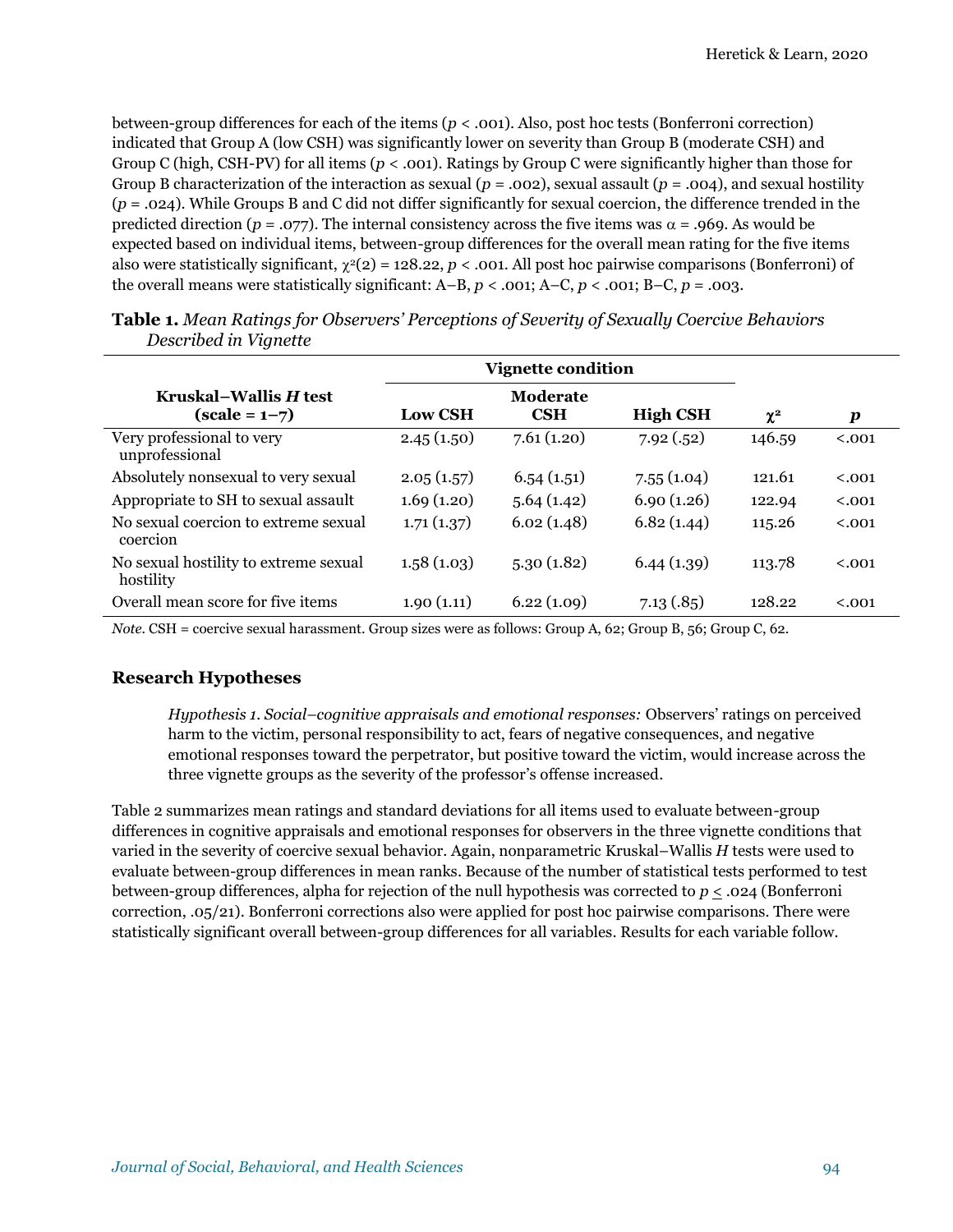|                                            | <b>Vignette condition</b>   |                           |                               | Kruskal-Wallis H test |                  |  |
|--------------------------------------------|-----------------------------|---------------------------|-------------------------------|-----------------------|------------------|--|
| Item/scale score                           | <b>Low CHS</b>              | <b>Mod CHS</b>            | <b>High CSH</b>               | $\chi^2$              | $\boldsymbol{p}$ |  |
| Harm to Karen                              | $1.56$ $(.93)$ b,c          | $5.30(1.78)^{a,c}$        | $6.58(1.14)^{a,b}$            | 121.37                | < .001           |  |
| Personal responsibility                    |                             |                           |                               |                       |                  |  |
| Compelled to do something                  | $1.89(1.59)^{b,c}$          | $5.35(1.49)^{a,c}$        | 6.30 (.97) <sup>a,b</sup>     | 106.07                | < .001           |  |
| Something should be done                   | $1.79(1.34)^{b,c}$          | $6.48(1.03)^{a}$          | $6.73$ $(.68)^a$              | 132.74                | < .001           |  |
| Should mind my own<br>business             | $5.49(1.95)^{b,c}$          | $2.68(1.44)^{a,c}$        | $1.90(1.24)^{a,b}$            | 79.65                 | < .001           |  |
| Personal responsibility<br>score (3 items) | $2.06(1.34)^{b,c}$          | $5.72(1.09)^{a,c}$        | $6.38$ $(.87)$ <sub>a,b</sub> | 119.62                | < .001           |  |
| Fear of consequences                       |                             |                           |                               |                       |                  |  |
| Afraid of personal<br>consequences         | $2.79(1.98)^{b,c}$          | $4.55 (1.77)^{a,c}$       | $3.63(1.88)^{a,b}$            | 24.07                 | < .001           |  |
| Afraid of making situation<br>worse        | $2.56(1.84)$ <sup>b</sup>   | $3.79(1.89)^{a,c}$        | $3.27(1.82)^{b}$              | 13.62                 | .001             |  |
| Negative consequences<br>score (2 items)   | $2.68(1.78)^{b,c}$          | $4.17(1.58)^a$            | $3.45(1.63)^{a}$              | 21.86                 | < .001           |  |
| <b>Emotional responses</b>                 |                             |                           |                               |                       |                  |  |
| Angry with professor                       | $2.03(1.60)^{b,c}$          | $6.52$ $(.74)^a$          | $6.68$ $(.94)^a$              | 127.17                | < .001           |  |
| Angry with Karen                           | 1.48(1.08)                  | 1.36(.72)                 | 1.24(0.82)                    | 3.72                  | $\it{n.s}$       |  |
| Worried for professor                      | 1.74(1.27)                  | 1.43(0.93)                | 1.31(0.92)                    | 7.28                  | n.s              |  |
| Worried for Karen                          | $2.23(1.73)^{b,c}$          | $6.45$ $(.93)^{a}$        | $6.76$ $(.93)^{a}$            | 127.16                | < .001           |  |
| Disgusted with professor                   | $1.90(1.57)^{b,c}$          | $6.32(1.24)^{a}$          | $6.81 (.62)^a$                | 132.73                | < .001           |  |
| Disgusted with Karen                       | 1.37(1.09)                  | 1.18(0.43)                | 1.11(.55)                     | 3.73                  | n.s.             |  |
| Feel very sad for professor                | 1.40(1.11)                  | 1.64(1.27)                | 1.47(1.13)                    | 3.43                  | n.s.             |  |
| Feel very sad for Karen                    | $1.73(1.44)^{b,c}$          | 6.13(1.10) <sup>a</sup>   | 6.50 (.88) <sup>a</sup>       | 121.23                | < .001           |  |
| Anger-disgust for professor<br>$(2$ items) | $1.97(1.56)^{b,c}$          | $6.42$ (.90) <sup>a</sup> | $6.74$ $(.67)^a$              | 129.09                | < .001           |  |
| Worry-sadness for Karen (2<br>items)       | $1.98(1.51)^{b,c}$          | $6.29$ $(.90)^{a}$        | $6.63$ $(.66)a$               | 122.64                | < .001           |  |
| <b>Behavioral intentions</b>               |                             |                           |                               |                       |                  |  |
| Would make excuse to get<br>Karen out      | $1.68(1.35)^{b,c}$          | $5.45(1.56)^a$            | 5.89(1.04) <sup>a</sup>       | 106.73                | < .001           |  |
| Would tell professor to stop               | $1.55(1.20)$ <sub>b,c</sub> | $3.59(1.93)^{a,c}$        | 4.86 $(1.78)$ <sub>a,b</sub>  | 84.04                 | < .001           |  |
| Would go find help                         | $1.58(1.35)^{b,c}$          | 4.84 (1.82) <sup>a</sup>  | $5.50(1.64)$ <sup>a</sup>     | 94.54                 | < .001           |  |

**Table 2.** *Between-Group Differences in Observers' Perceptions and Behavioral Intent in Relation to Severity of Coercive Sexual Harassment (CSH)*

*Note.* Group sizes were Group A, 62; Group B, 56; Group C, 62. Superscripts following parentheses in each vignette condition indicate vignette conditions with which group's mean rank differed significantly in pairwise comparisons following Kruskal–Wallis *H* test.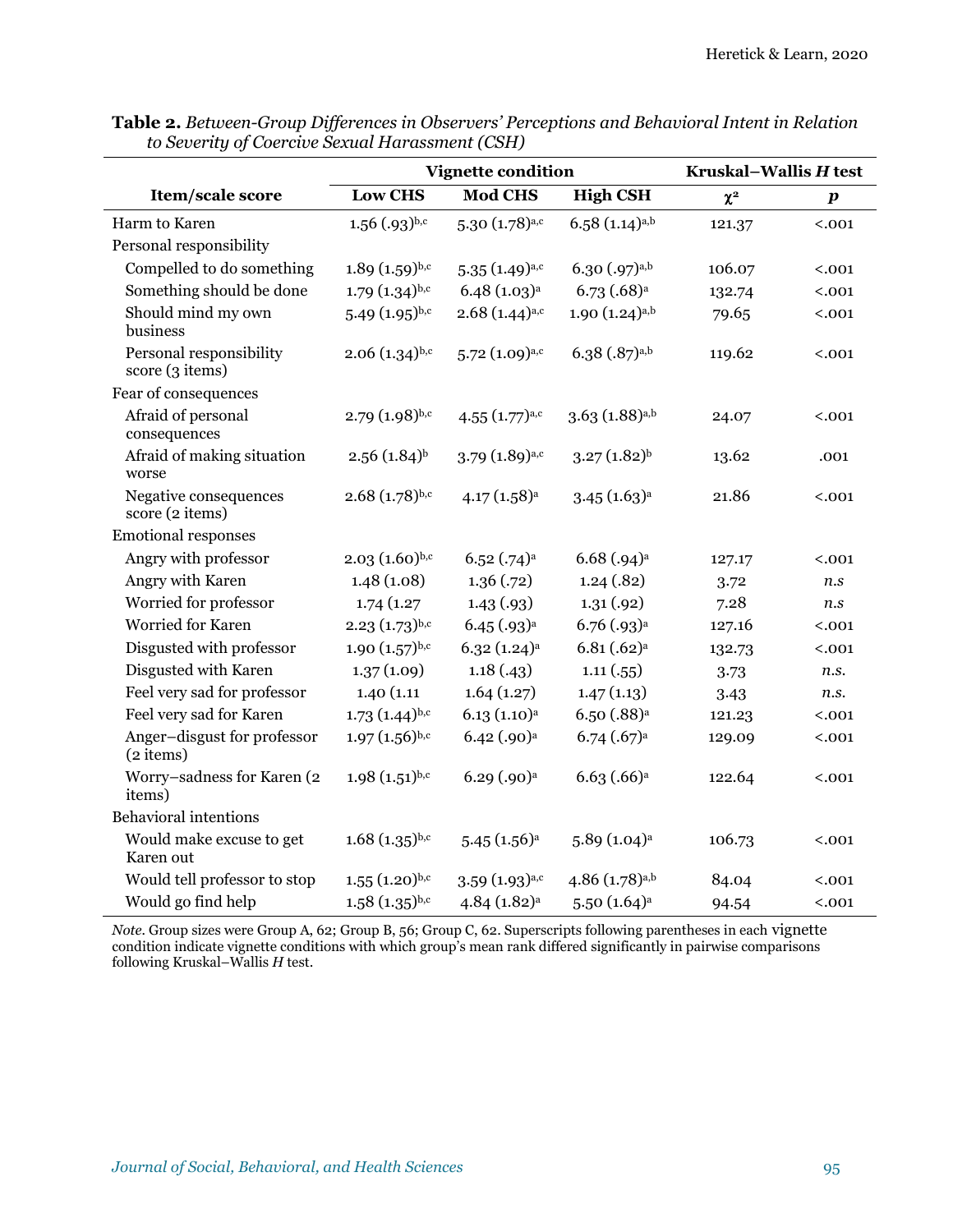#### **Perceived harm to Karen**

Observers' perceptions of harm to Karen directly increased in relation to the severity of the coercive sexual behaviors described in the vignette,  $\chi^2(2) = 121.37$ , *p* < .001. Each group's ratings were significantly different from those of the other two conditions. Also, the scale appeared to be sensitive enough not to have a ceiling effect: The mean rating for the sexual assault group was 6.58 on a scale of 1 to 8 (see Table 2).

#### **Personal responsibility to act**

As predicted, personal responsibility to act, "I feel compelled to do something,"  $\chi^2(2) = 106.07$ ,  $p < .001$ , and a sense that "something should be done,"  $\chi^2(2) = 132.74$ , *p* < .001, progressively increased with severity of the coercive sexual behavior, with the reverse observed for the option of no responsibility, "mind my own business,"  $\chi^2(2) = 79.65$ ; *p* < .001. All pairwise comparisons of group ratings differed significantly as well.

Following procedures from Chui and Deitz (2014), a single index score also was computed for the variable. The internal consistency of the three items was  $\alpha = .93$  and the overall scale mean was 4.69 (*SD* = 2.22); both of these values were higher than the reliability ( $\alpha$  = .72) and the mean (4.27, *SD* = 1.29), *t*(346) = 2.24, *p* = .033, reported by Chui and Deitz. In our study, the scale scores reflected the predicted pattern: Personal responsibility increased with severity of coercive sexual behavior,  $\chi^2(2) = 119.62$ ,  $p < .001$ , and all pairwise comparisons were statistically significant. See Table 2.

#### **Fear of negative consequences**

There were overall statistically significant between-group differences for both items to evaluate fears of negative outcomes: personal consequences,  $\chi^2(2) = 24.07$ ,  $p < .001$ ; making situation worse,  $\chi^2(2) = 13.62$ ,  $p <$ .001. However, rather than a linear relationship that followed the increasing severity of the CSH, the highest scores for fears of negative consequences occurred in the CSH group, rather than the CSH-PV group. The same pattern resulted when we analyzed the composite score for the two items ( $\alpha = .79$ ),  $\gamma^2(2) = 21.86$ ,  $p <$ .001). See Table 2.

A related samples Wilcoxon signed-ranks test was used to compare ratings on the two questions within each vignette condition: responses by the same individuals on the two items did not differ in the low CSH condition (*p* = .20) nor in the CSH-PV condition (*p* = .12). However, in the CSH condition, the median ranks of ratings for fear of personal consequences were statistically significantly higher than median ranks for fear of making the situation worse if the observer intervened  $(Z = -3.17, N = 56, p = .002)$ . As will be discussed later, this may be related to greater ambiguity regarding the offense in this severity condition, as compared with that where there was physical groping.

#### **Emotional responses**

The first outcome of note is verification that, as expected, emotional responses were different and specific to the perpetrator and to the victim where coercive sexual behavior occurred in the vignette. Ratings for items on anger and disgust toward the professor, and ratings for worry and sadness toward for student, always were higher for the two conditions where CSH was present, when compared with the no-CSH condition (*p* < .001). See Table 2 for specific outcomes.

The internal consistencies (Cronbach alphas) among subsets of items were as follows: anger and disgust toward professor,  $\alpha = .972$ ; anger and disgust toward student,  $\alpha = .772$ ; worry and sadness toward professor,  $\alpha$  = .634; worry and sadness toward student,  $\alpha$  = .964 (N = 180). As may be seen in Table 2, again, there were overall statistically significant differences across the three condition groups for composite scores for anger– disgust toward professor,  $\chi^2(2) = 129.09$ ,  $p < .001$ , and for worry–sadness for Karen,  $\chi^2(2) = 122.64$ ,  $p < .001$ . Further, in each case, while both of the higher CSH behavior groups had ratings significantly higher than the ratings for the low CSH group, and ratings for the CSH-PV group were higher, the two CSH-present groups did not differ statistically significantly from each other.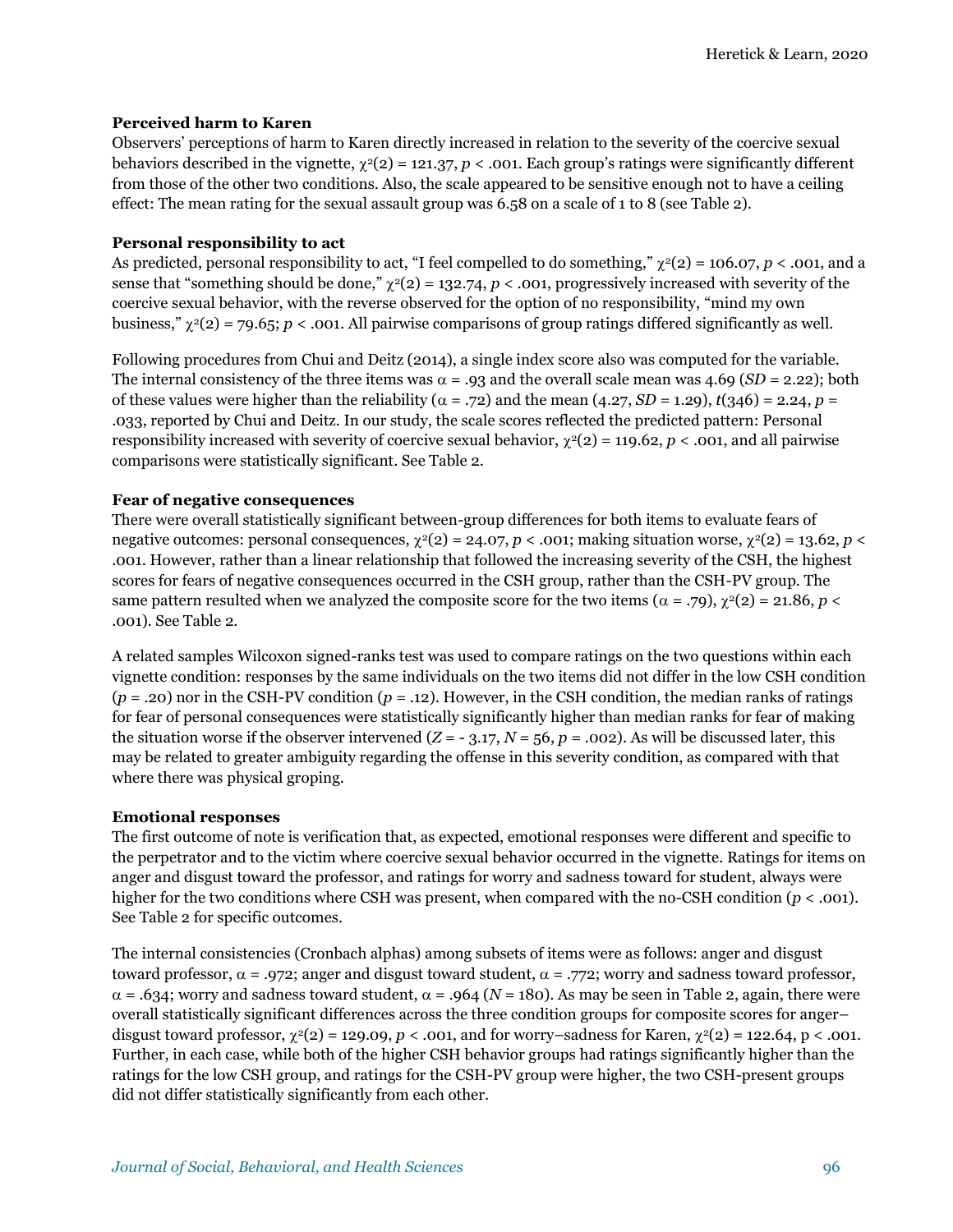*Hypothesis 2. Intended intervention behaviors during incident:* We predicted that behavioral intentions for intervention responses (confront the professor directly, interrupt and find an excuse for the student to leave, go find help) would increase with the severity of the CSH across the three vignette conditions. Willingness to confront the professor directly would be markedly more acceptable among those in the CSH-PV condition as compared with those in the moderate severity CSH condition.

As before, nonparametric Kruskal–Wallis tests were needed to test for between-group differences in ratings on items for each of the three intervention responses (see Table 2). There were overall statistically significant differences for ratings across the three experimental groups ( $p < .001$ ) for all three intervention options: make excuse to remove Karen,  $\chi^2(2) = 106.73$ ,  $p < .001$ ; confront professor,  $\chi^2(2) = 84.04$ ,  $p < .001$ ; go for help,  $\chi^2(2) = 94.54$ ,  $p < .001$ . Figure 1 presents the mean ratings for each of the three intervention behaviors for observers in each vignette group. While directly confronting the professor was less popular than the other two options, those in the CSH-PV condition expressed significantly higher agreement with the option to confront than those in the CSH condition.



**Figure 1.** *Behavioral Intention for Each Type of Intervention Behavior for Observers in Each of the Three Coercive Sexual Harassment (CSH) Conditions (error bars show 95% Confidence Intervals)* 

#### **Test of the Prediction Model for Bystander Intervention Behaviors**

The final goal of this study was to evaluate situational (severity), cognitive appraisal (perceived harm, responsibility to intervene, fear of consequences), and emotional (toward perpetrator and toward victim) factors as predictors of intention to engage in three possible intervention behaviors. First, we computed bivariate Spearman correlations for ratings on all pairs of predictors (see Table 3). With the exception of cost– benefit appraisals (fear of consequences), cognitive appraisals, emotional reactions, and behavioral intention for intervention were positively and significantly related.

Again, because scores generally did not meet assumptions to be treated as continuous, all predictor and outcome variables were converted to binary categorical variables (low, high), using median splits. Separate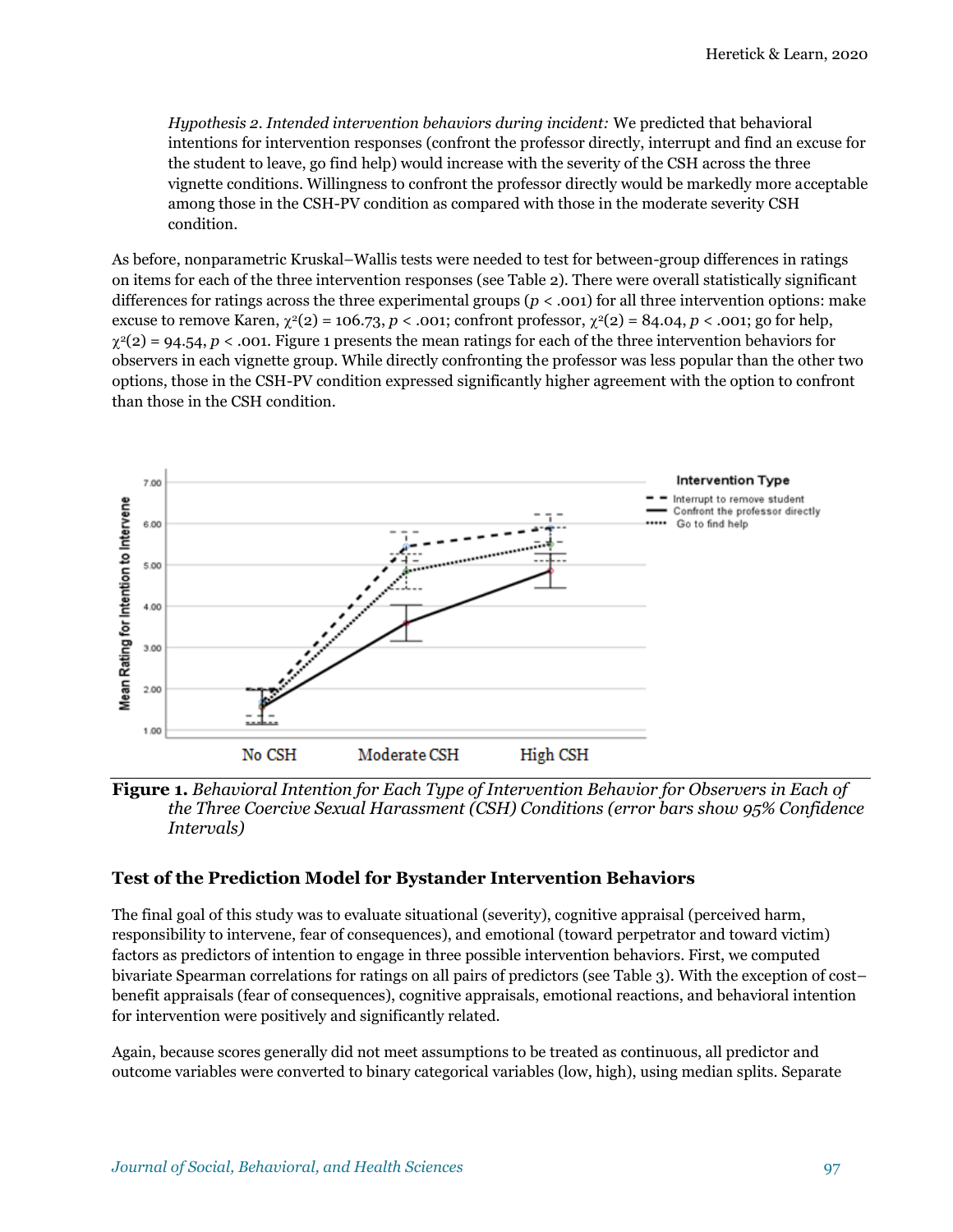binary logistic regressions were performed to evaluate prediction models for each of the three intervention behaviors. See Table 3.

**Table 3.** *Bivariate Relationships Among Cognitive Appraisals, Emotional Responses, and Intervention Behavioral Intentions for Participants in the Three Coercive Sexual Harassment Conditions* 

| <b>Appraisals and</b>                           |           |           |             |             |           |          |          |
|-------------------------------------------------|-----------|-----------|-------------|-------------|-----------|----------|----------|
| intervention options                            | 1         | $\bf{2}$  | 3           | 4           | 5         | 6        | 7        |
| 1. Harm to Karen                                | 1.000     |           |             |             |           |          |          |
| 2. Responsibility to intervene                  | $.811***$ | 1.000     |             |             |           |          |          |
| 3. Fear of consequences of<br>intervention      | $.250*$   | .096      | 1.000       |             |           |          |          |
| 4. Anger-disgust toward<br>professor            | $.727***$ | $.717***$ | $.328**$    | 1.000       |           |          |          |
| 5. Sadness-worry toward Karen                   | $.823***$ | $.837***$ | $.266^{**}$ | $.710^{**}$ | 1.000     |          |          |
| 6. Interrupt, make up excuse to<br>remove Karen | $.719***$ | $.786**$  | .088        | $.731***$   | $.771$ ** | 1.000    |          |
| 7. Confront professor face to face<br>to stop   | $.624***$ | $.725***$ | $-.008$     | $.693**$    | $.651***$ | $.806**$ | 1.000    |
| 8. Go to get help to stop what is<br>going on   | $.673**$  | $.684***$ | $.250***$   | $.694**$    | $.746**$  | $.678**$ | $.650**$ |

*Note.* Spearman rho correlations. *N* = 180.

 $*$  *p* = .001. \*\* *p* < .001.

As may be seen in Table 4, severity of the offense toward the student generally was a significant predictor of intentions for all three types of bystander interventions: Interrupt to remove Karen, CSH and CSH-PV, *p* < .001; Confront professor, CSH, *p* = .015, CSH-PV, *n.s.*; Find help, CSH, *p* = .002, CSH-PV, *p* = .036. Also, negative emotions toward the professor significantly predicted or showed a strong trend as a predictor of all three intervention behaviors: interrupt,  $p = .09$ ; confront,  $p = .001$ ; go find help,  $p = .021$ . Fears of consequences to the bystander only were salient with respect to the choice to confront the professor and for those in the CSH condition,  $p < .001$ , rather than the CSH-PV condition.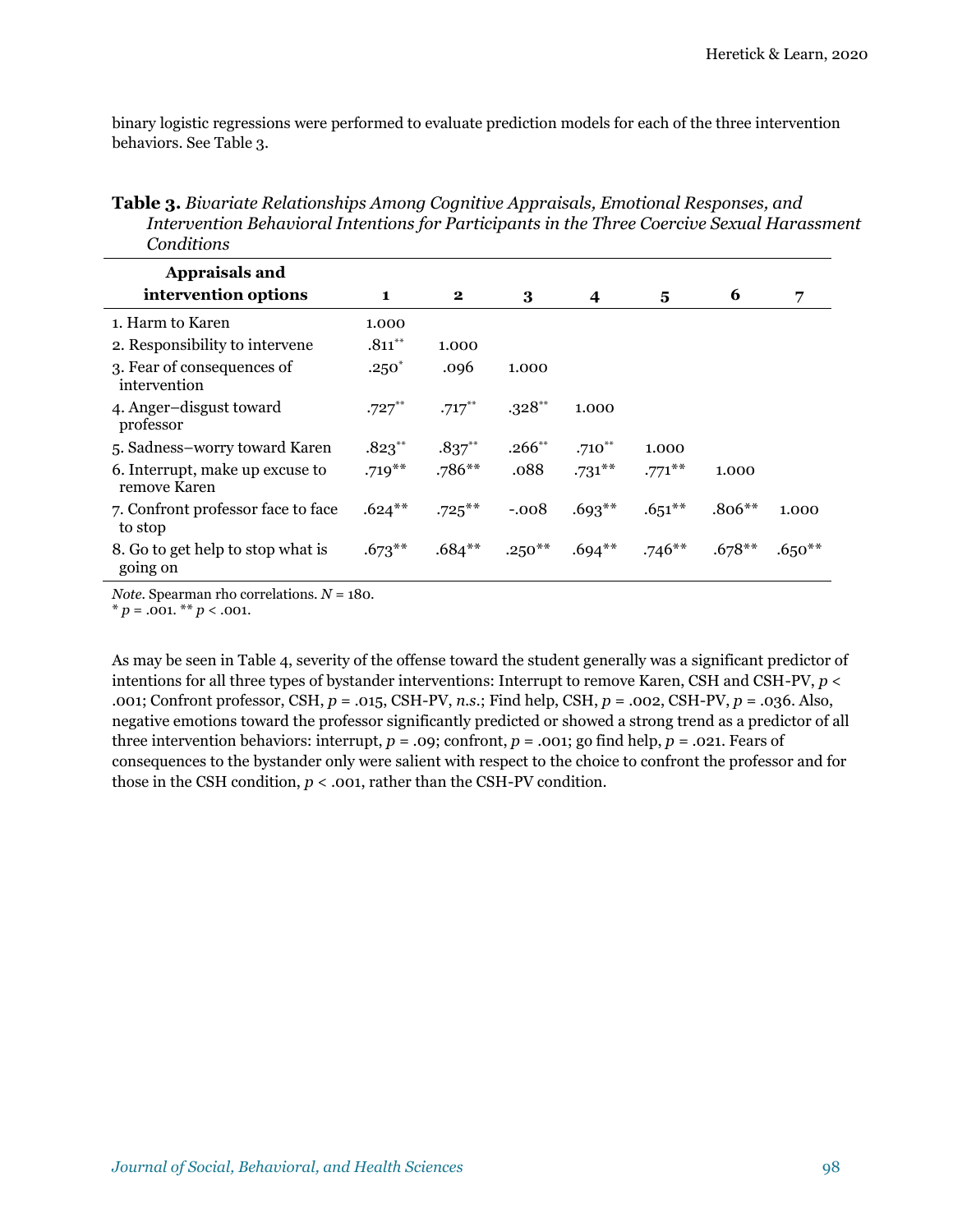| <b>Intervention behavior</b>             |         |      |                                             |              |                  |        |                |  |
|------------------------------------------|---------|------|---------------------------------------------|--------------|------------------|--------|----------------|--|
| predictor                                | $\beta$ | SE   | Wald $\chi^2$                               | df           | $\boldsymbol{p}$ | Exp(B) | 95% CI         |  |
| Interrupt to remove Karen from situation |         |      |                                             |              |                  |        |                |  |
| Severity                                 |         |      |                                             |              |                  |        |                |  |
| <b>CSH</b>                               | $-3.74$ | .92  | 16.42                                       | $\mathbf{1}$ | < .001           | .024   | [0.004, 0.145] |  |
| CSH-PV                                   | $-4.50$ | 1.26 | 12.68                                       | $\mathbf{1}$ | < .001           | .01    | [0.001, 0.132] |  |
| Harm to Karen                            | $-1.02$ | .75  | 1.87                                        | $\mathbf{1}$ | .171             | .36    | [0.083, 1.56]  |  |
| Personal responsibility                  | .30     | .90  | .11                                         | 1            | .739             | 1.35   | [0.234, 7.77]  |  |
| Consequences of<br>Intervening           | .99     | .71  | 1.94                                        | 1            | .163             | 2.70   | [0.669, 10.9]  |  |
| Emotions toward<br>professor             | $-1.31$ | .67  | 2.87                                        | $\mathbf{1}$ | .090             | .32    | [0.087, 1.20]  |  |
| <b>Emotions toward Karen</b>             | $-.18$  | .83  | .05                                         | 1            | .825             | .83    | [0.163, 4.25]  |  |
|                                          |         |      | Confront the professor and tell him to stop |              |                  |        |                |  |
| Severity                                 |         |      |                                             |              |                  |        |                |  |
| <b>CSH</b>                               | $-1.30$ | .80  | 2.63                                        | $\mathbf{1}$ | .015             | .27    | [0.057, 1.31]  |  |
| <b>CSH-PV</b>                            | $-1.38$ | .95  | 2.11                                        | $\mathbf{1}$ | .146             | .25    | [0.039, 1.62]  |  |
| <b>Harm to Karen</b>                     | $-1.04$ | .64  | 6.67                                        | $\mathbf{1}$ | .102             | .35    | [0.101, 1.23]  |  |
| Personal responsibility                  | .36     | .67  | .29                                         | 1            | .588             | 1.44   | [0.388, 5.31]  |  |
| Consequences of<br>Intervening           | 1.99    | .47  | 17.74                                       | 1            | < .001           | 7.33   | [2.90, 18.52]  |  |
| Emotions toward<br>professor             | $-1.88$ | .55  | 11.60                                       | $\mathbf{1}$ | .001             | .15    | [0.052, .45]   |  |
| <b>Emotions toward Karen</b>             | $-.11$  | .56  | .04                                         | $\mathbf{1}$ | .847             | .90    | [0.296, 2.71]  |  |
| Go find help                             |         |      |                                             |              |                  |        |                |  |
| Severity                                 |         |      |                                             |              |                  |        |                |  |
| <b>CSH</b>                               | $-2.22$ | .72  | 9.78                                        | $\mathbf{1}$ | .002             | .11    | [0.026, 0.446] |  |
| CSH-PV                                   | $-1.91$ | .91  | 4.27                                        | $\mathbf{1}$ | .036             | .15    | [0.025, 0.88]  |  |
| Harm to Karen                            | $-.59$  | .60  | .95                                         | $\mathbf{1}$ | .326             | .55    | [0.170, 1.80]  |  |
| Personal responsibility                  | $-.11$  | .66  | .08                                         | $\mathbf{1}$ | .867             | .90    | [0.247, 3.25]  |  |
| Consequences of<br>Intervening           | .19     | .46  | .17                                         | $\mathbf{1}$ | .649             | 1.21   | [0.495, 2.94]  |  |
| Emotions toward<br>professor             | $-1.17$ | .51  | 5.27                                        | $\mathbf{1}$ | .021             | .31    | [0.115, 0.84]  |  |
| <b>Emotions toward Karen</b>             | $-.49$  | .57  | .68                                         | $\mathbf{1}$ | .391             | .62    | [2.03, 1.87]   |  |

**Table 4.** *Logistic Regression Predicting Peer Observers' Intentions for Each Bystander Intervention for Participants in the Three Vignette Conditions* 

*Note.* CSH = coercive sexual harassment; CSH-PV = coercive sexual harassment with physical violation. Further information for each analysis for each intervention choice. Interrupt: –2 log likelihood = 91.29, Cox–Snell, *R*<sup>2</sup>= .548, Nagelkerke *R*<sup>2</sup>= .753, classification = 91.7%. Confront: –2 log likelihood = 113.41, Cox–Snell, *R*<sup>2</sup>= .489, Nagelkerke *R*<sup>2</sup>= .672, classification = 76.1%. Go find help: –2 log likelihood = 148.56, Cox–Snell, *R*<sup>2</sup>= .417, Nagelkerke *R*<sup>2</sup>= .560; classification =  $84.4\%$ .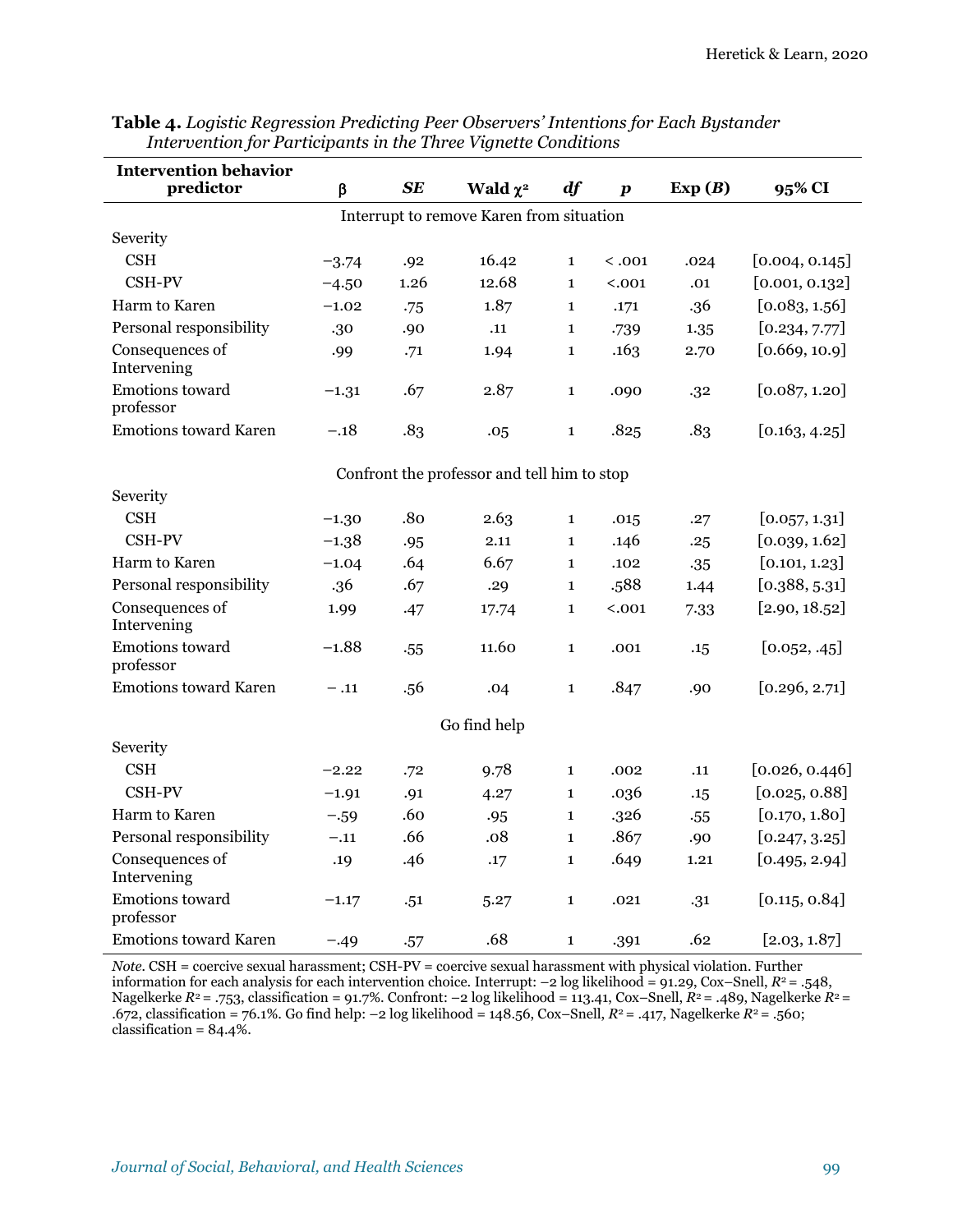# **Summary and Discussion**

Responding to a social need and gap in the literature (Jacobson & Eaton, 2017), the current study provides a unique examination of the effects of levels of severity within one form of SH, coercive quid pro quo, upon responses by peer bystanders. Student participants were asked to consider themselves as direct and anonymous witnesses of an interaction between a female student and a male professor. One group read about a professional, nonsexual interaction, while two other groups considered descriptions of coercive quid pro quo SH that either did (CSH-PV, high severity) or did not (CSH) include forceful physical violation (moderate severity).

Overall, outcomes support the proposition that situational factors (severity of CSH behavior), cognitive appraisals (harm, personal responsibility, probably consequences), and emotional reactions predicted intentions for different types of peer bystander responses to SH of a female student by a male professor (Bowes-Sperry & O'Leary-Kelly, 2005; O'Leary-Kelly & Bowes-Sperry, 2001; Wiener & Hurt, 2000). There were clear differences between responses of participants in the lowest CSH condition versus those of participants in the two higher CSH conditions. Within the two higher CSH conditions, severity of the harassment affected perceived harm to the student, sense of personal responsibility to act, fear of negative consequences to the self, and intentions to confront the professor during the event. When controlling for other factors, the severity of the harassment was a significant predictor of all three intervention behaviors. Also, negative emotions toward the professor showed significance or a strong trend as a predictor of all three intervention behaviors. Peers' fears of personal consequences seemed to suppress the likelihood of direct confrontation of the professor among those in the CSH condition relative to the high severity, CSH-PV, condition. Thus, it appears that outcomes are compatible with proposals by Bowes-Sperry and O'Leary-Kelly (2005): Direct immediate action is more likely when student bystanders are more certain that what they see actually is something that is more severe, probably closer to what is a normatively agreed-upon offense or emergency, that their response will not make things worse, and/or that they will not suffer personal consequences as a student for acting against the professor on behalf of the peer.

# **Social Implications**

Results of this study add to our understanding of processes that support bystander interventions against SH in academia. In general, direct confrontation of the professor was the least likely intended response to the immediate situation. Further, findings highlight the challenge of supporting direct helping responses in situations that are more ambiguous and may suggest greater personal risk for direct or indirect witnesses. Our participants generally showed greater fear of personal consequences and of ineffectiveness if they responded unless there was evidence of CSH with forceful physical violation. In the moderate condition, even though there was sexual attention, remarks clarifying quid pro quo benefits, and direct touching by the professor, individuals in that group still reported significantly lower intentions for direct confrontation, higher levels of fear of personal consequences, and even of making the situation worse, if they acted.

These outcomes suggest that institutions are not doing enough to educate the academic community, offer safe options for victims and witnesses, nor enforce the existing laws and legal definitions regarding the full range of CSH behaviors. Institutional shortcomings may be related to the misunderstanding of basic concepts and actual examples of CSH as they are changing and evolving (Page et al., 2016). Confusions and fears to intervene on behalf of a student victim of sexual coercion by a faculty member extend beyond our students to other faculty, staff, and administrative bystanders, putting female students in even more perilous situations (e.g., Crittenden et al., 2018).

Policy clarification, training, and follow-up with enforcement and protection for victims are only part of the picture. Social cognitive components such as beliefs and attitudes that support coercive exploitation, as well as fears about pushing back against harassment, must be addressed. Training must focus on the cognitive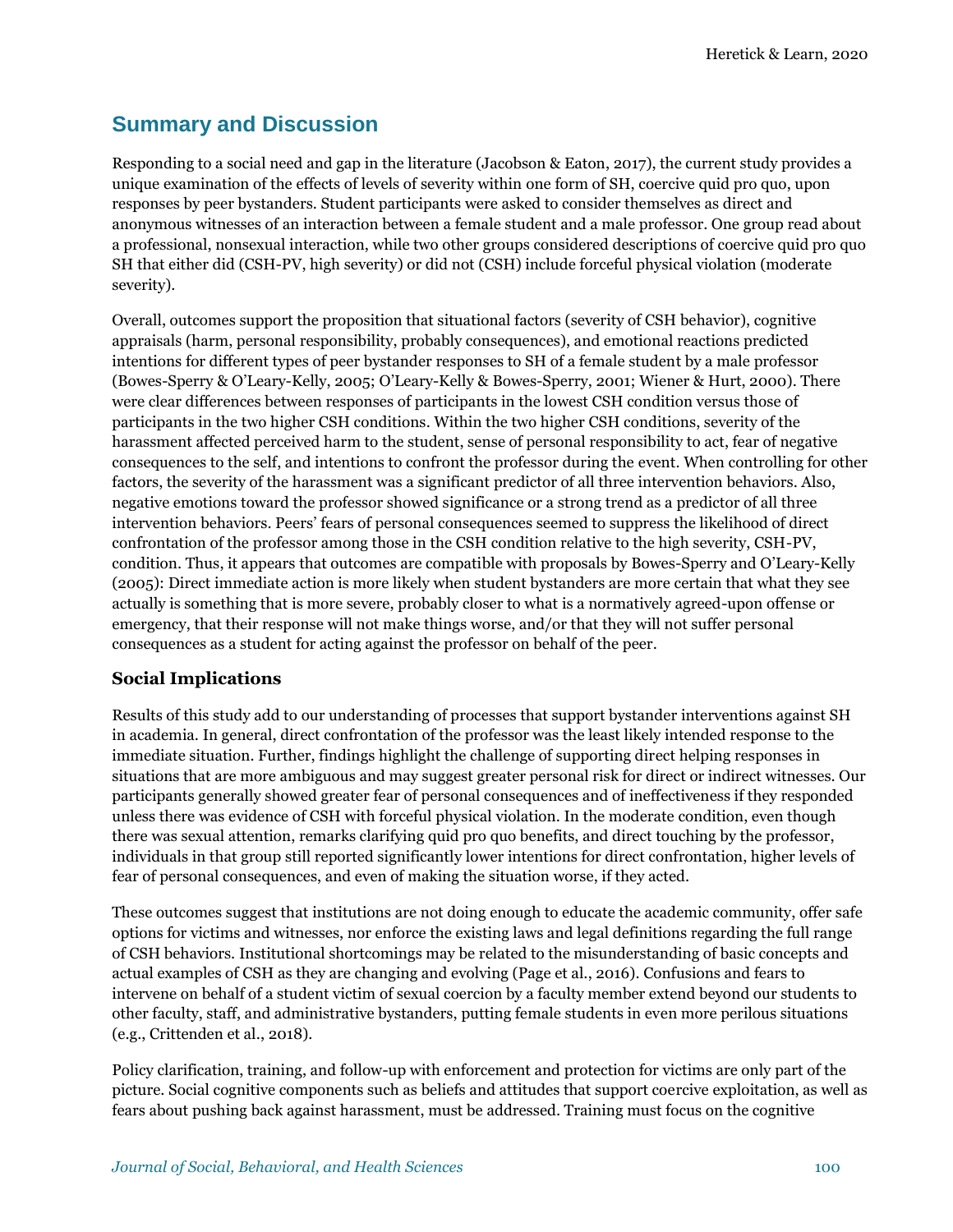appraisals and emotional responses of bystanders and consider the moral questions that accompany SH. Evaluation of a moral wrong is different from evaluation of a policy breach, and moral intensity is a strong factor for action to address SH (O'Leary-Kelly & Bowes-Sperry, 2001). Beyond training in policy, opportunities to rehearse intervention options, where individuals assess cues of SH and how to react on social cognitive and behavioral levels, can enhance sense of personal self-efficacy and action as a bystander helper (Coker et al., 2015; McMahon et al., 2015).

#### **Limitations and Recommendations**

In general, research is still developing in this area of bystander behaviors in response to SH, and in early stages of operationalizing the variables that we wish to study. Vignettes are a common method of manipulating elements of SH behaviors and other situational factors. However, each time researchers focus on a new form of SH or other situational factors, they must create new vignettes that represent the variables of interest. Although it may still be some time to achieve this, it would be helpful for research replication if some standardized versions or criteria for vignettes could be developed over time and employed across studies. For example, we emphasized content validity and explicit legal definitions and descriptions used by colleges and universities to create the specific examples of behaviors for our scenarios; we defined the more severe CSH condition by inclusion of intrusive physical violation, which is compatible with universities' definitions of SH. As a plus, we also included a vignette where friendly, complementary interactions, including the professor's interest in working with the student, were described, but no features specific to CSH were included. Here we wanted to be sure we were tracking contents specific to CSH behaviors as opposed to other types of interpersonal overtures.

On the other hand, our vignettes were longer than would be typical. Because of this, we tried to keep the information immediate by repeating the vignette on each new page of questions. There also is the risk that the initial questions on our survey for the manipulation check may have primed closer thought and evaluation of the vignette's content than if they had not been asked these specific questions (e.g., about the presence of sexual coercion, sexual hostility, etc.). It is unknown how these elements may have affected the outcomes. Following previous research in this area, our dependent measures often were limited to one or two items with Likert-type ordinal scales to operationalize a critical variable. We would welcome more work in this area for further development of relevant, reliable, and valid measures. Finally, this was an online survey. Perhaps completion of this study in environments where peers were present and provided more social cues would influence outcomes.

Ecological validity is challenged when using scenarios, role plays, or videos to create experimental conditions for the study of bystander responses to SH. Research on bystander responses using manipulation of mock, live emergency situations of sexual aggression is limited because of ethical considerations regarding deception without informed consent (Kimmel, 2017). Also, there is questionable reliability and validity of retrospective reports social cognitive and emotional responses by bystanders after they have encountered real-world SH. However, there is theoretical support for assuming that actual bystander responses are at least partially predicted by stated intentions (e.g., Ajzen's, 1991, theory of planned behavior).

Recommendations for future research include examining other factors that may affect readiness to offer direct, immediate aid to the female student victim of faculty CSH, especially in situations where there is uncertainty and fear of consequences. This may include ongoing development and assessment of effectiveness of campus training programs that focus on nuances of SH, rehearsals of various types of bystander helping behaviors, both direct and indirect, and of methods to assure safety for students who act.

Researchers also may examine other situational factors that may affect bystander responses, such as the response of the victim to the perpetrator. Is there less ambiguity if the victim openly confronts the professor for his behavior? Conversely, does an active response by the victim decrease the bystander's appraisal of the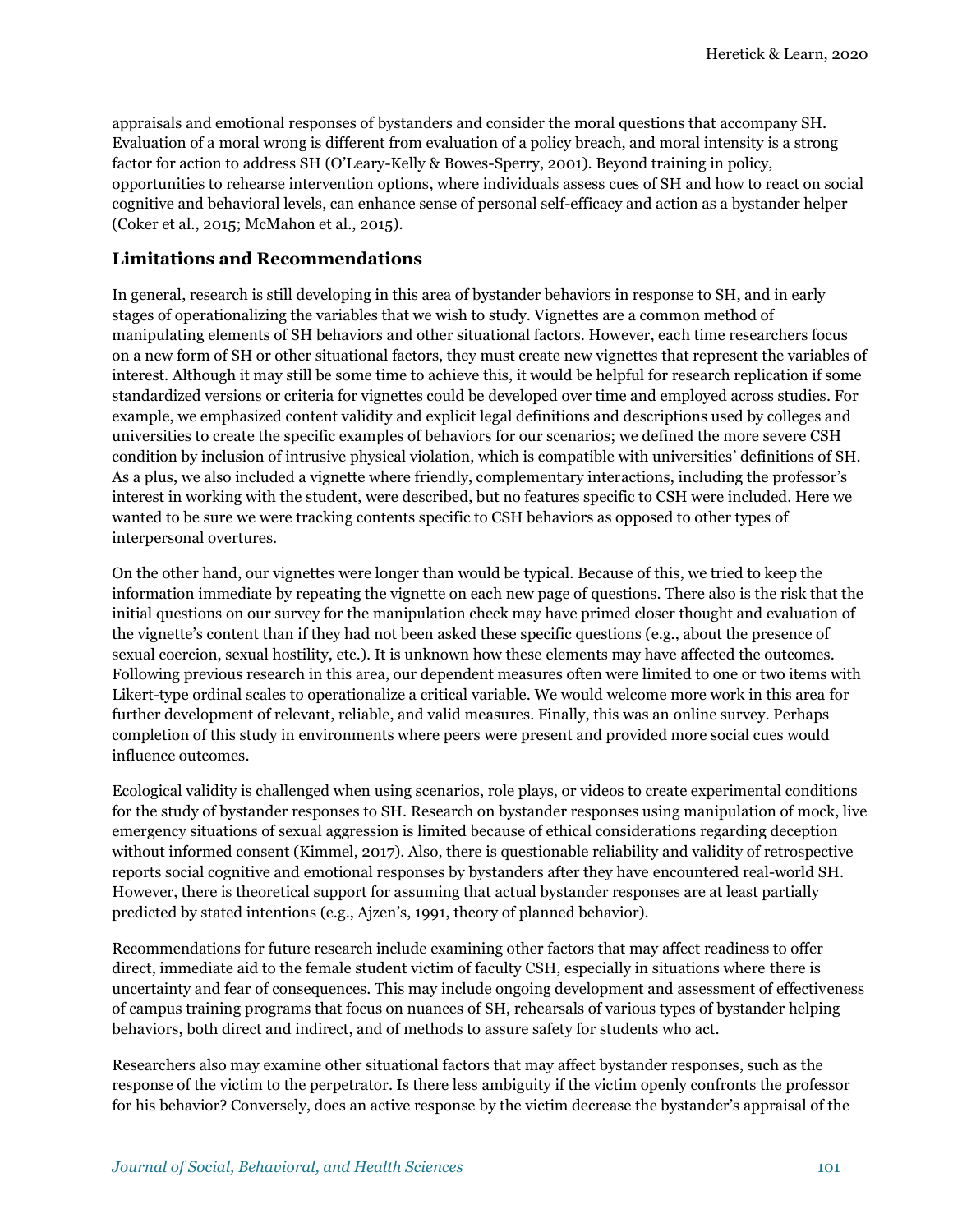student's need for help, harm experienced, and so on? On another note, as ethical decision-making is now considered within models of bystander responses to dyadic quid pro quo harassment, it could be informative for future work to incorporate principles from frameworks such as the theory of dyadic morality (Schein, & Gray, 2018). An improved understanding of these person-level processes can support the development of more person-centered versus policy-centered training of students and other members of the academic community to become bystander activists.

Finally, it is not known if the results observed here are culturally bound, limited to the North American sample of college and university students who were our participants. Perhaps replication of this study with other cultural groups would result in different findings (Cortina & Wasti, 2005; Zimbroff, 2007). Unfortunately, we were not able to compare responses in relation to the demographic groups of our participants due to an oversight when setting up the online survey; information from the demographic questionnaire could not be matched to responses on the other survey items once they were assigned to conditions. The time during which the data were collected also may limit the generalization of findings and may have influenced our results. These data were collected in 2018, after the beginning of the #MeToo movement. There is some indication that in response to the #MeToo movement, American female college students' attitudes toward SH and harassers have become more negative and punitive than those of their male counterparts (Nodeland & Craig, 2019). Keplinger et al. (2019) studied differences in reports of workplace harassment in 2016 and 2018, following the beginning of the #MeToo movement. They found that there were lower rates of reported sexual coercion and unwanted sexual attention in 2018, but gender harassment actually increased. Thus, there seemed to be uneven patterns of attitudes and responses to SH in the time of the #MeToo movement, depending on gender, type of SH, and other factors that continue to be evaluated.

# **References**

- Ajzen, I. (1991). The theory of planned behavior. *Organizational Behavior and Human Decision Processes, 50*(2), 179–211. [https://doi.org/1016/0749-5978\(91\)90020-T](about:blank)
- Bandura, A. (1986). *Social foundations of thought and action: A social cognitive theory*. Prentice-Hall.
- Bandura, A. (1989). Human agency in social cognitive theory. *The American psychologist, 44*(9), 1175–1184. [https://doi.org/10.1037/0003-066X.44.9.1175](about:blank)
- Barlinska, J., Szuster, A., & Winiewski, M. (2018). Cyberbullying among adolescent bystanders: Role of affective versus cognitive empathy in increasing prosocial cyberbystander behavior. *Frontiers in Psychology,* 9. https://doi.org[//10.3389/fpsyg.2018.00799](about:blank)
- Batson, C. D. (1991). The altruism question: Toward a social–psychological answer. Erlbaum Associates.
- Benavides-Espinoza, C., & Cunningham, G. B. (2010). Bystanders' reactions to sexual harassment. *Sex Roles: A Journal of Research, 63*(3–4), 201–213[. https://doi.org/10.1007/s11199-010-9781-7](about:blank)
- Bennett, S., Banyard, V. L., & Edwards, K. M. (2015). The impact of the bystander's relationship with the victim and the perpetrator on intent to help in situations involving sexual violence. *Journal of Interpersonal Violence, 32*(5), 682–702[. https://doi.org/10.1177/0886260515586373](about:blank)
- Bennett, S., Banyard, V. L., & Garnhart, L. (2014). To act or not to act, that is the question? Barriers and facilitators of bystander intervention. *Journal of Interpersonal Violence, 29*(3), 476–496. [https://doi.org/10.1177/0886260513505210](about:blank)
- Bowes-Sperry, L., & O'Leary-Kelly, A. M. (2005). To act or not to act: The dilemma faced by sexualharassment observers. *The Academy of Management Review, 30*(2), 288–306. [https://doi.org/10.2307/20159120](about:blank)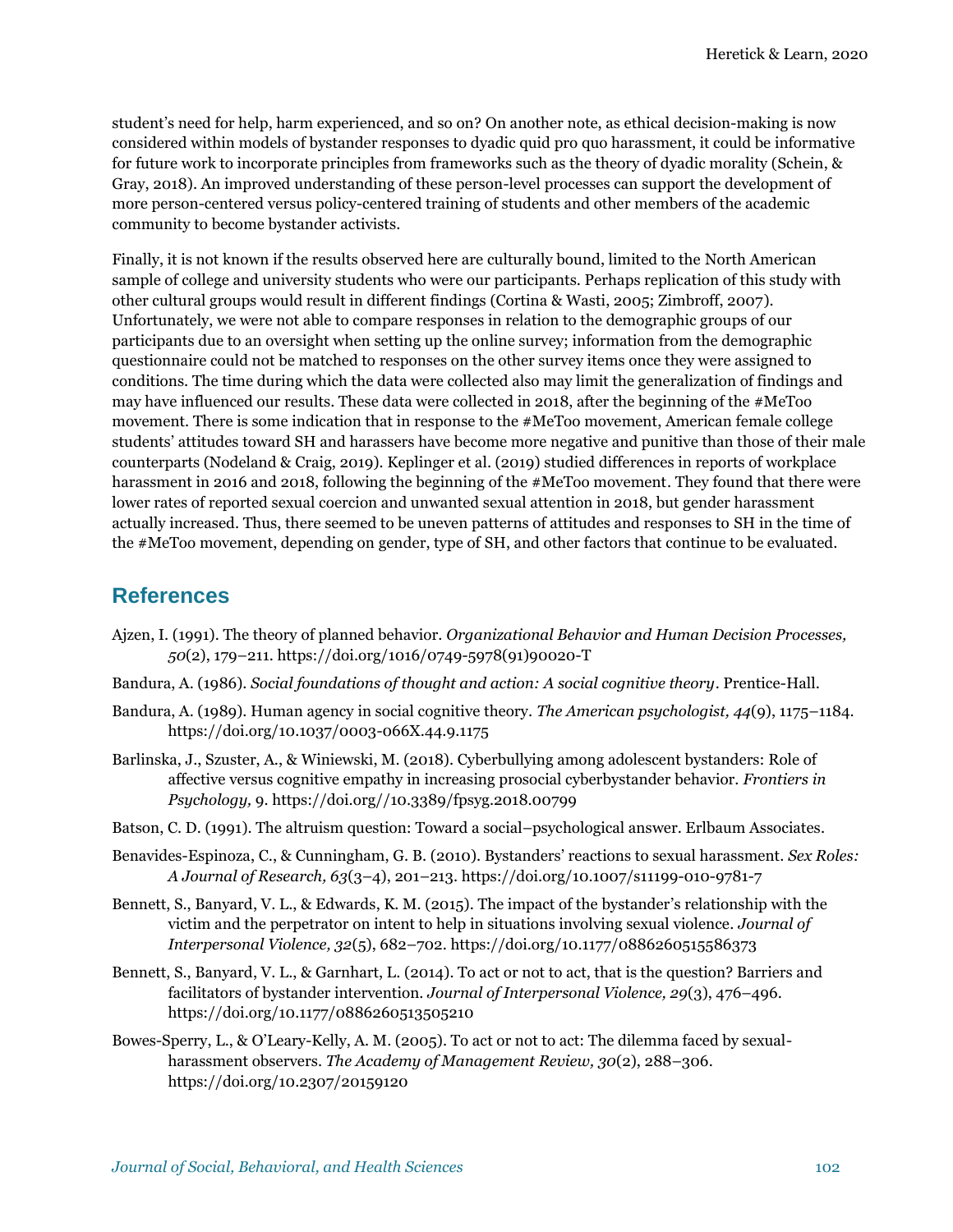- Bowes-Sperry, L., & Powell, G. N. (1999). Observers' reactions to social–sexual behavior at work: An ethical decision making perspective. *Journal of Management, 25*(6), 779–802. [https://doi.org/10.1177/014920639902500601](about:blank)
- Bursik, K., & Gefter, J. (2011). Still stable after all these years: Perceptions of sexual harassment in academic contexts. *The Journal of Social Psychology, 151*(3), 331–349. [https://doi.org/10.1080/00224541003628081](about:blank)
- Cameron, C. D., Lindquist, K. A., & Gray, K. (2015). A constructionist review of morality and emotions: No evidence for specific links between moral content and discrete emotions. *Personality and Social Psychology Review, 19*(4), 371–394. [https://doi.org/10.1177/1088868314566683](about:blank)
- Cantalupo, N. C., & Kidder, W. C. (2018). A systematic look at a serial problem: Sexual harassment of students by university faculty. *Utah Law Review, 2018*(3), 671–786.
- Chui, C. W. S., & Dietz, J. (2014). Observing workplace incivility toward women: The roles of target reactions, actor motives, and actor–target relationships. *Sex Roles: A Journal of Research, 71*(1-2), 95–108. [https://doi.org/10.1007/s11199-014-0367-7](about:blank)
- Chyung, S. Y., Roberts, K., Swanson, I., & Hankinson, A. (2017). Evidence-based survey design: The use of a midpoint on the Likert scale. *Performance Improvement, 56*(10), 15–23. [https://doi.org/10.1002/pfi.21727](about:blank)
- Coker, A. L., Fisher, B. S., Bush, H. M., Swan, S. C., Williams, C. M., Clear, E. R., & DeGue, S. (2015). Evaluation of the Green Dot bystander intervention to reduce interpersonal violence among college students across three campuses. *Violence Against Women, 21*(12), 1507–1527. [https://doi.org/10.1177/1077801211410264](about:blank)
- Cortina, L. M., & Wasti, S. A. (2005). Profiles in coping: Responses to sexual harassment across persons, organizations, and cultures. *Journal of Applied Psychology, 90*(1), 182–192. [https://doi.org/10.1037/0021-9010.90.1.182](about:blank)
- Crittenden, C. A., Gimlin, A. M., Bennett, A., & Garland, T. S. (2018). Exploring faculty and students' attitudes about consensual sexual relationships and harassment on college campuses. *Educational Policy*. Advance online publication[. https://doi.org/10.1177/0895904818810522](about:blank)
- Davis, M. H. (1996). *Empathy: A social-psychological approach*. Westview Press.
- Diekmann, K., Walker S. D. S., Galinsky, A. D., & Tenbrunsel, A. E. (2013). Double victimization in the workplace: Why observers condemn passive victims of sexual harassment. *Organization Science, 24*(2), 614–628. [https://doi.org/10.1287/orsc.1120.0753](about:blank)
- Equal Employment Opportunity Commission. (n.d.). Facts about sexual harassment. [www.eeoc.gov/eeoc/publications/fs-sex.cfm](about:blank)
- Fitzgerald, L. F., & Ormerod, A. J. (1991). Perceptions of sexual harassment: The influence of gender and academic context. *Psychology of Women Quarterly, 15*(2), 281–294. [https://doi.org/10.1111/j.1471-](about:blank) [6402.1991.tb00797.x](about:blank)
- Gelfand, M. J., Fitzgerald, L. F., & Drasgow, F. (1995). The structure of sexual harassment: A confirmatory analysis across cultures and settings. *Journal of Vocational Behavior, 47*, 164–177. [https://doi.org/10.1006/jvbe.1995.1033](about:blank)
- Gibbs, J. C. (2019). *Moral development and reality: Beyond the theories of Kohlberg, Hoffman, and Haidt*. Oxford University Press.
- Giner-Sorolla, R., & Chapman, H. A. (2017). Beyond purity: Moral disgust toward bad character. *Psychological Science, 28*, 80–91. [https://doi.org/10.1177/0956797616673193](about:blank)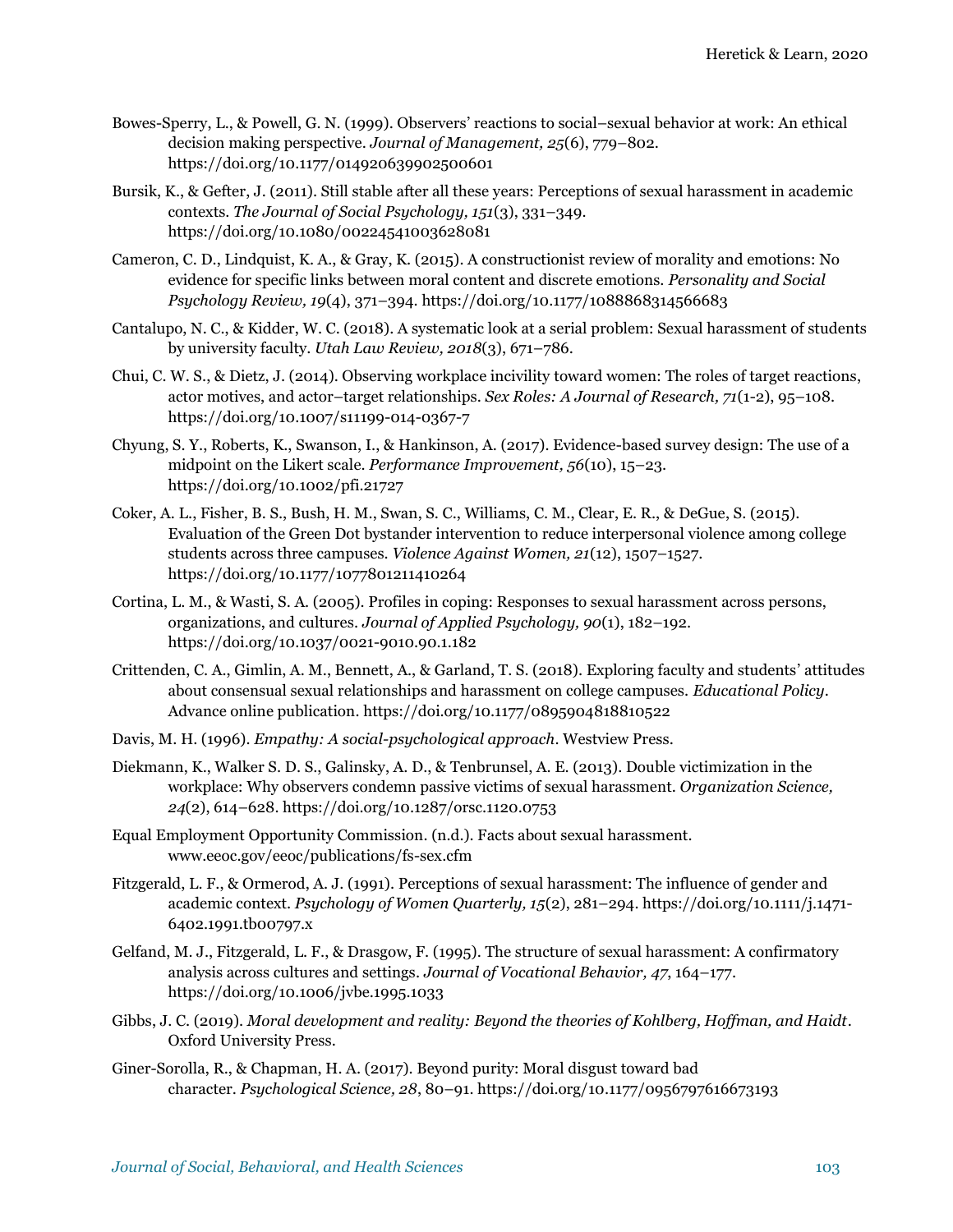- Haidt, J. (2003). The moral emotions. In R. J. Davidson, K. R. Scherer, & H. H. Goldsmith (Eds.), *Handbook of affective sciences* (pp. 852–870). Oxford University Press.
- Halmburger, A., Baumert, A., & Schmitt, M. (2015). Anger as a driving factor of moral courage in comparison with guilt and global mood: A multimethod approach. *European Journal of Social Psychology, 45*, 39–51. [https://doi.org/10.1002/ejsp.2071](about:blank)
- Hellemans, C., Dal Cason, D., & Casini, A. (2017). Bystander helping behavior in response to workplace bullying. Swiss Journal of Psychology, 76(4), 135-144[. https://doi.org/10.1024/1421-0185/a000200](about:blank)
- Jacobson, R. K., & Eaton, A. A. (2018). How organizational policies influence bystander likelihood of reporting moderate and severe sexual harassment at work. *Employee Responsibilities and Rights Journal, 30*, 37–62[. https://doi.org/10.10007/s10672-017-9309-1](about:blank)
- Jones, T. M. (1991). Ethical decision making by individuals in organizations: An issue-contingent model. *Academy of Management Review, 16*, 366–395[. https://doi.org/10.2307/258867](about:blank)
- Keplinger, K., Johnson, S. K., Kirk, J. F., & Barnes, L. Y. (2019). Women at work: Changes in sexual harassment between September 2016 and September 2018. *PLoS ONE, 14*(7), . e0218313 [https://doi.org/10.1371/journal.pone.0218313](about:blank)
- Kimmel, A. J. (2017). Ethical issues in social influence research. In S. G. Harkins, K. D. Williams, & J. M. Burger (Eds.), *The Oxford handbook of social influence* (pp. 11–32). Oxford University Press. https://doi.org/ 10.1093/oxfordhb/9780199859870.013.2
- Laird, A. A., & Pronin, E. (2019). Professors' romantic advances undermine students' academic interest, confidence, and identification. *Sex Roles, 81*, 1–15. [https://doi.org/10.1007/s11199-019-01093-1](about:blank)
- Latané, B., & Darley, J. M. (1970). *The unresponsive bystander: Why doesn't he help?* Prentice Hall.
- Latané, B., & Nida, S. (1981). Ten years of research on group size and helping. *Psychological Bulletin, 89*, 308–324. [https://doi.org/10.1037//0033-2909.89.2.308](about:blank)
- McMahon, S., Peterson, N. A., Winter, S. C., Palmer, J. E., Postmus, J. L., & Koenick, R. A. (2015). Predicting bystander behavior to prevent sexual assault on college campuses: The role of self-efficacy and intent. *American Journal of Community Psychology, 56*(102), 46–56. [https://doi.org/10.1007/s10464-015-](about:blank) [9740-0](about:blank)
- Moylan, C. A., & Wood, L. (2016). Sexual harassment in social work field placements: Prevalence and characteristics. *Affilia, 31*(4), 405–417[. https://doi.org/10.1177/0886109916644643](about:blank)
- National Academies of Sciences, Engineering, and Medicine. (2018). *Sexual harassment of women: Climate, culture, and consequences in academic sciences, engineering, and medicine*. The National Academies Press. [https://doi.org/10.17226/24994](about:blank)
- Nickerson, A. B., Aloe, A. M., Livingston, J. A., & Feeley, T. H. (2014). Measurement of the bystander intervention model for bullying and sexual harassment. *Journal of Adolescence, 37*, 391–400. [https://doi.org/10.1016/j.adolescence.2014.03.003](about:blank)
- Nodeland, B., & Craig, J. (2019, Nov.). Perceptions of legal and extralegal punishments for sexual harassment in the "MeToo" era. *Deviant Behavior*. Advance online publication. https://doi.org/10.1080/01639625.2019.1702615
- Northwestern University. (2018). *Comprehensive policy on sexual misconduct* [.](about:blank)  [https://www.northwestern.edu/sexual-misconduct/docs/sexual\\_misconduct\\_policy.pdf](about:blank)
- O'Leary-Kelly, A. M., & Bowes-Sperry, L. (2001). Sexual harassment as unethical behavior: The role of moral intensity. *Human Resource Management Review, 11*(1–2), 73–92. [https://doi.org/10.1016/S1053-](about:blank) [4822\(00\)00041-3](about:blank)